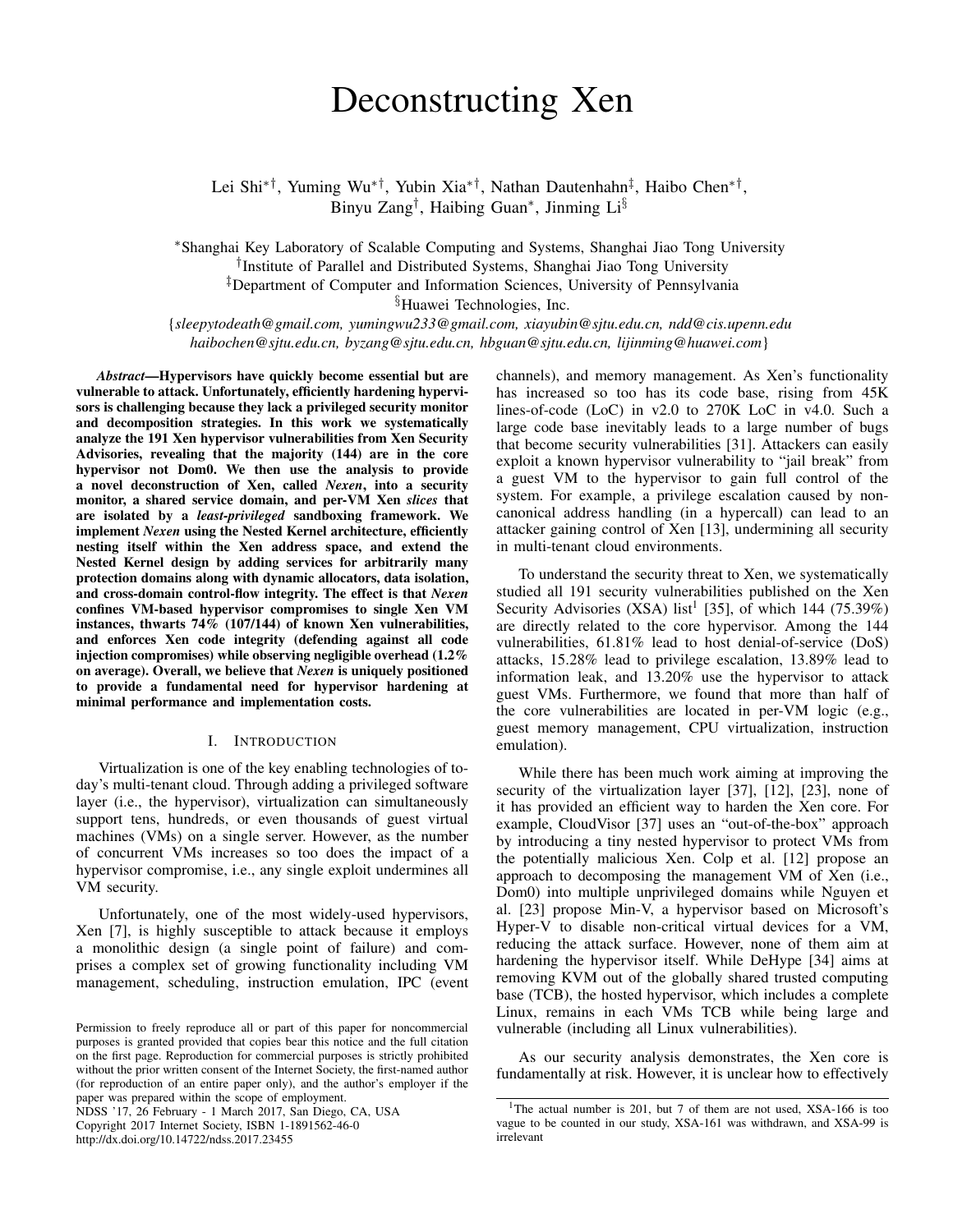mitigate these threats. Therefore, we present *Nexen*, a novel deconstruction and reorganization of Xen that separates and confines hypervisor operations. The design of *Nexen* is inspired by the principle of least privilege [24] and informed directly by our vulnerability analysis. We decompose Xen into multiple internal domains (iDoms): a privileged security monitor, one shared service domain, and multiple per-VM Xen *slices*. A VM-slice contains a subset of duplicated Xen code and perinstance private data. In this way, a malicious slice cannot directly access data within guest VM address spaces, and a malicious guest VM cannot affect other VMs or the host system, even if it has compromised the per-VM slices.

In addition to deconstructing Xen we also address the core challenge of efficiently enforcing separation, a unique issue for Xen because the hypervisor operates at the highest hardware privilege level. *Nexen* achieves this through sameprivilege memory isolation [14], [4] to enforce cross-VM data and control-flow integrity. Specifically, *Nexen* extends the privileged security monitor from the Nested Kernel architecture, to isolate and control the memory management unit (MMU), which mediates all memory mapping updates to provide high level security policies. *Nexen* extends the Nested Kernel by adding secure and private memory allocators, multislice support, secure slice control transfers, and private and shared slice data control: in this sense a slice is analogous to a lightweight process.

We have implemented a prototype of our design which mitigates 107 out of 144 vulnerability (74%). Evaluation results also indicate that the performance overhead is negligible.

Our contributions: To summarize, this paper makes the following contributions:

- A systematic analysis on 191 Xen vulnerabilities (Sections II and V).
- *Nexen*, a novel deconstruction of Xen into a security monitor, shared service domain, and sandboxed per-VM slices (Section III) implemented in Xen (Section IV) that efficiently uses paged based isolation mechanisms for fine-grained data isolation.
- As informed by the analysis, a novel least-privilege decomposition strategy that places highly vulnerable code into per-VM slices while maintaining high performance and either eliminating vulnerabilities entirely or confining exploits (evaluated in Section V).
- Efficient code, memory, and control-flow integrity enforcement between Xen and VMs (evaluated in Section VI).

## II. MOTIVATION AND BACKGROUND

## *A. Attack Surface of Xen*

The Xen virtualization layer comprises the Xen hypervisor, a privileged VM (i.e., Dom0) and a number of unprivileged VMs. Each of these can be compromised in one of the following ways: 1) an unprivileged VM may attack another VM through inter-domain communication (mostly shared memory); 2) a malicious platform user may compromise Dom0 through the management interface, resulting in control of all management operations and I/O stacks of other VMs; and

| TABLE I. | XEN MODULES THAT THE ATTACKS TARGET |  |  |
|----------|-------------------------------------|--|--|
|          |                                     |  |  |

| Target             | Ratio  | <b>Target</b>   | Ratio |  |
|--------------------|--------|-----------------|-------|--|
| Memory management  | 25.69% | Domain control  | 4.17% |  |
| CPU virtualization | 21.53% | Domain building | 3.47% |  |
| Code emulation     | 13.19% | Event channel   | 2.08% |  |
| I/O                | 9.03%  | <b>XSM</b>      | 1.39% |  |
| Exception handling | 5.56%  | Scheduler       | 0.69% |  |
| Grant table        | 4.86%  | Others          | 3.47% |  |
| Global             | 4.17%  |                 |       |  |

worst of all, 3) an unprivileged VM may attack the hypervisor through vulnerable hypercalls or buggy code emulation, fully compromising all security on the system.

In this section we summarize our investigation of Xen attacks as they relate to the target code module, vulnerability steps, and high level compromise result. Our results are derived from analyzing the Xen Security Advisories (XSA) vulnerability database, which lists 191 discovered vulnerabilities between early 2011 to the middle 2016. A comprehensive evaluation and analysis of these results as well as how *Nexen* defends against them is presented in an online appendix located at http://ipads.se.sjtu.edu.cn/xsa/ [1].

A large portion of such vulnerabilities (75.39%) are related to the hypervisor. They either directly target the hypervisor or aims at VMs but take advantage of bugs in the hypervisor. Other ones (24.61%) are mostly flaws in QEMU and tool stack, which reside in Dom0. Since the latter ones can be effectively mitigated by disaggregating drivers and domain management tools, e.g., using different driver domains and management domains for different guest VMs, we focus on vulnerabilities related to the hypervisor in this paper.

We classified these vulnerabilities in three different ways. The first way is based on target, i.e., the functionality module where the exploit happens. Table I presents the distribution of vulnerabilities. We can see that I/O, memory management and CPU virtualization(including code emulation) are the most dangerous modules, while modules like scheduler and event channel has nearly no known vulnerabilities.

The second way is based on the result that a vulnerability may cause. We can observe from the Table III that most of these vulnerabilities cause host DoS, information leakage or privilege escalation to the hypervisor.

Table II shows the result of our third way of classification based on the key step of exploiting a vulnerability. Here live lock means long non-preemptible operation can be performed without rate limiting. An observation is that most vulnerabilities simply cause a CPU hanging or a fault that will kill the host. Although many vulnerabilities can cause memory corruption, their affecting ranges are usually very limited. As shown in the above table, only a few of them have the potential to eventually achieve privilege escalation.

Another key observation is that, although most of the catastrophic vulnerabilties and CPU hangings can be caught, in most cases, the handler still has to kill the entire host instead of recovering. The main reason is that the hypervisor lacks the precision to identify individually corrupted components.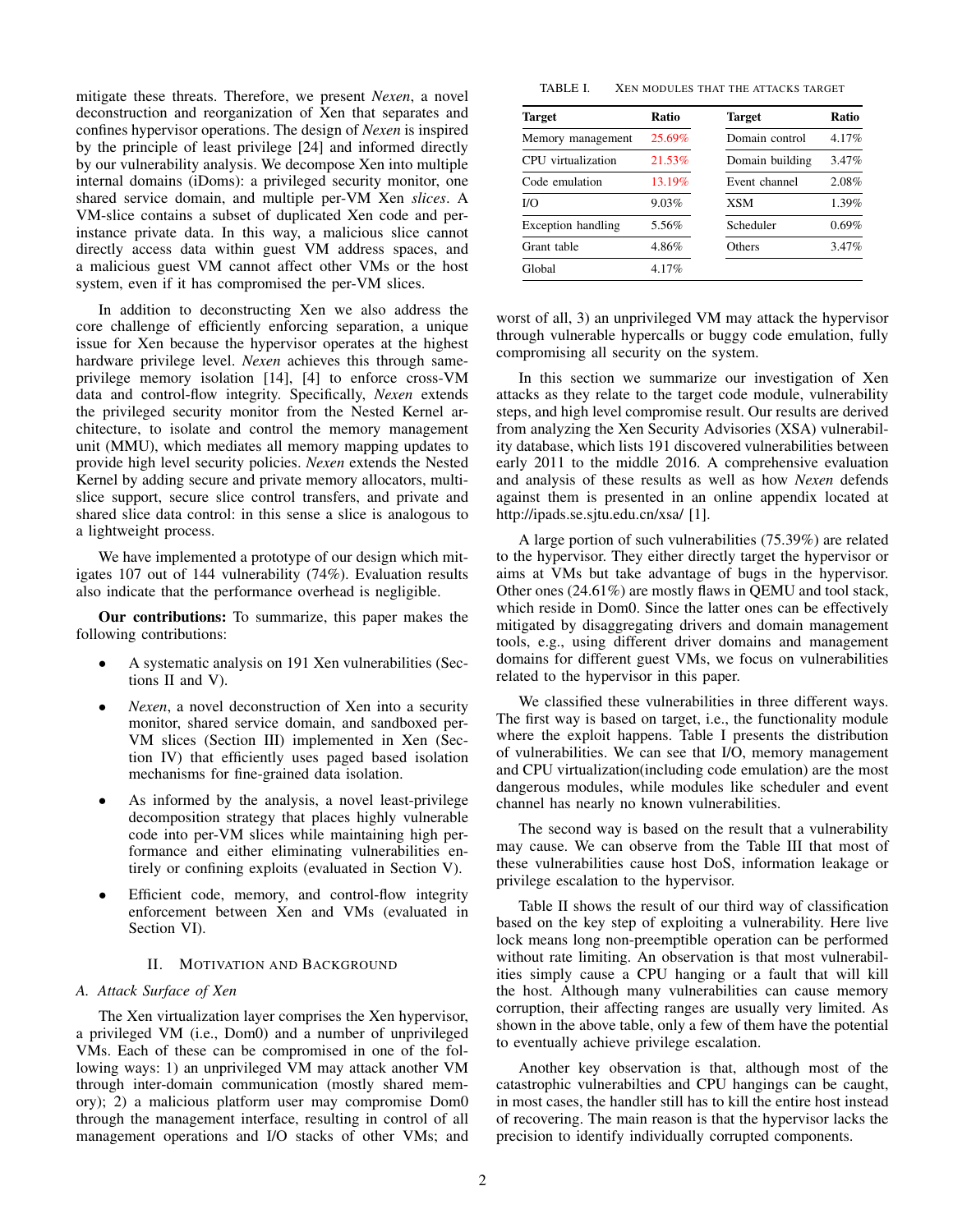

Fig. 1. Comparison between hypervisor reorganization approaches for both Xen and KVM.

| TABLE II.<br><b>VULNERABILITY</b> | <b>KEY STEPS OF</b> | TABLE III.<br>THE RESULTS OF<br>DIFFERENT ATTACKS |        |  |
|-----------------------------------|---------------------|---------------------------------------------------|--------|--|
| <b>Key Step</b>                   | Ratio               | <b>Result</b>                                     | Ratio  |  |
| Memory corruption                 | 45.14%              | Host DoS                                          | 61.81% |  |
| Misuse of h/w feature             | 22.22%              | Privilege escalation                              | 15.28% |  |
| Live lock                         | 8.33%               | (to host)                                         |        |  |
| Infinite loop                     | 6.25%               | Info leak                                         | 13.89% |  |
| False BUG ON                      | 6.25%               | Guest DoS (self)                                  | 6.25%  |  |
| General fault                     | 4.86%               | Guest DoS (other)                                 | 2.78%  |  |
| Run out of resource               | 4.17%               | Privilege escalation<br>(to guest kernel)         | 3.82%  |  |
| Dead lock                         | 3.47%               |                                                   |        |  |

TABLE IV. COMPARISON ON ATTACKS DEFENDING.

|                        | Hypervisor illegally<br>accesses VM's data | Guest causes<br>host DoS | Guest application<br>hacks its own VM<br>by hypervisor |
|------------------------|--------------------------------------------|--------------------------|--------------------------------------------------------|
| Disaggregated Xen [22] | No                                         | N <sub>o</sub>           | No                                                     |
| Xoar $[12]$            | No                                         | N <sub>o</sub>           | No                                                     |
| Turtles KVM [9]        | No                                         | Yes                      | No                                                     |
| DeHype [34]            | No                                         | Yes                      | N <sub>o</sub>                                         |
| HyperLock [33]         | N <sub>o</sub>                             | Yes                      | N <sub>0</sub>                                         |
| CloudVisor [37]        | <b>Yes</b>                                 | No                       | Yes                                                    |
| Nexen                  | Yes                                        | Yes                      | Yes                                                    |

Overall, we believe that a reliable isolation mechanism with the ability to limit the privilege of each part of the hypervisor can effectively prevent most attacks, which we demonstrate in the rest of the paper.

#### *B. Previous Solutions*

Prior research has explored various hypervisor hardening techniques. Figure 1 classifies core related efforts according to their platform (Xen or KVM), trusted components, and the hardware privilege layer each component resides: *ring-0* or *ring-3* and *root mode* or *non-root mode*.

The top half of the figure shows the architectures securing Xen. Xen has a Dom0, which is a privileged para-virtualized VM that is responsible for I/O operations<sup>2</sup>. VMs run in *non-root mode* without modification, a.k.a., hardware-assisted virtual machine (HVM). Disaggregated Xen [22] decomposes Dom0, moving all the code for building a guest VM to a separate VM named DomB ("B" for "Builder"). Thus any vulnerabilities of the domain builder can be isolated within the VM boundary without affecting other VMs or the host system. Xoar [12] takes a further step by decomposing Dom0 into 7 different kinds of VMs, each focusing on just one functionality, to achieve better fault isolation and smaller attack surface. CloudVisor [37] targets a different goal: to protect the guest VMs from a malicious hypervisor. It leverages nested virtualization that puts Xen and Dom0 in *non-root mode* so that all privileged operations will trap to CloudVisor for security checking. CloudVisor can effectively defend against attacks leveraging the hypervisor's vulnerabilities to attack the guest VM, e.g., in-guest privilege escalation. Most of these systems focus on isolating Dom0's vulnerabilities, but none of them can defend against host DoS attacks through Xen exploits.

The bottom half of the figure shows hardening of KVM. Unlike Xen, KVM is a kernel module in Linux. It only handles hardware events generated by the CPU, leaving most of the resource management (like the virtual CPU scheduling and memory management) to the Linux kernel. Qemu emulates devices at user-level. The Turtles project [9] has implemented nested virtualization for KVM that can run guest VMs inside a guest VM as a sandboxing mechanism. Xen has since added support for nested virtualization as well [16]. Although Intel keeps updating its processor to have better support for

<sup>2</sup>Dom0 typically runs in *ring-3* in x86-64 and *ring-1* in x86-32. Here we only consider x86-64.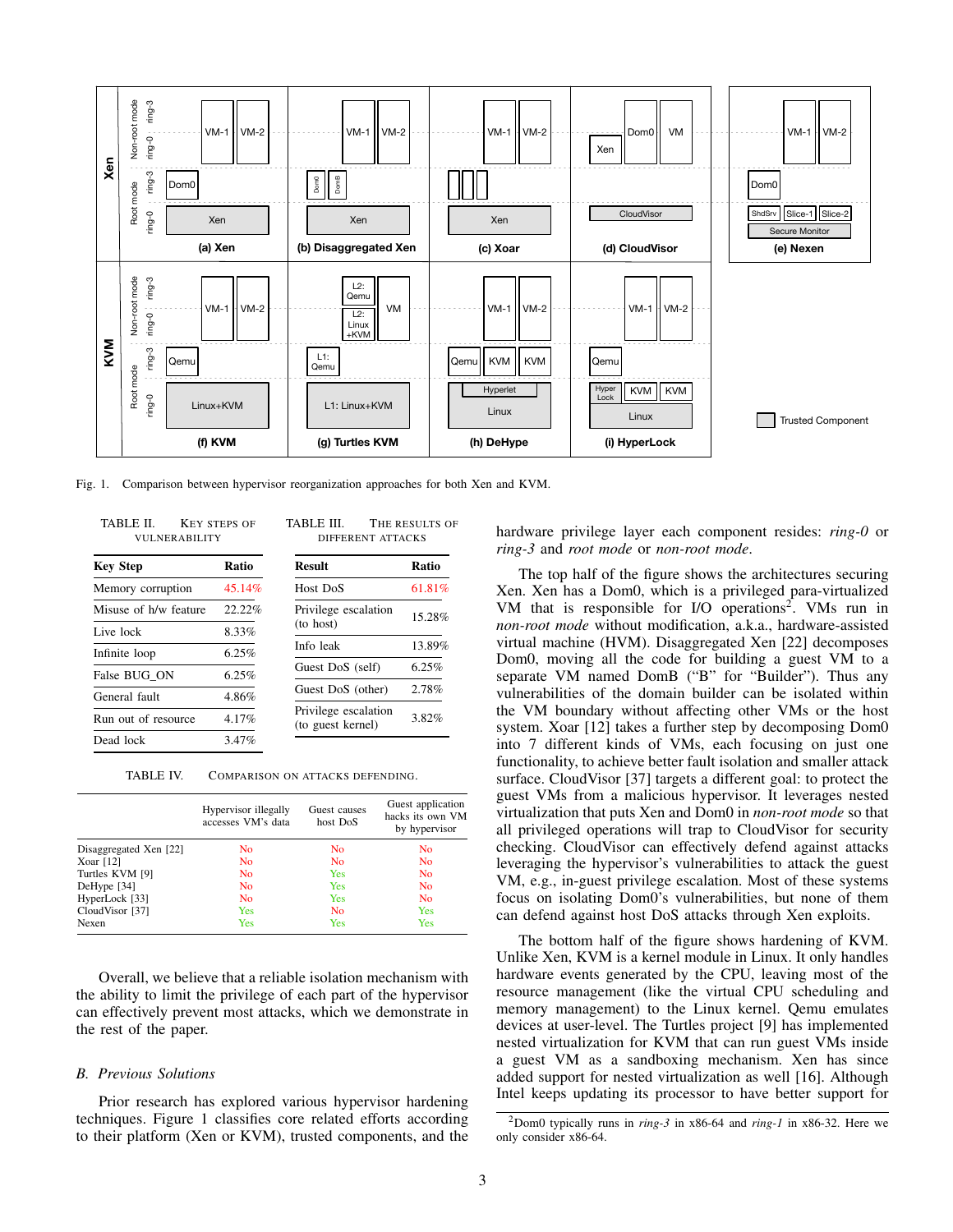

Fig. 2. The architecture overview.

nested virtualization [11], performance overheads are still non-negligible. DeHype [34] and HyperLock [33] decompose KVM by creating a KVM instance for each guest VM. As a result guest VMs can only impact (e.g., crash) its own instance. DeHype puts the KVM instances in *ring-3*, resulting in high performance overhead. HyperLock implements an in-kernel isolation mechanism that enables different KVM instances running within *ring-0* to reduce the performance overhead while still retaining isolation.

#### III. DESIGN

The primary goal of *Nexen* is to harden Xen against various security threats. This is challenging because Xen operates with ultimate system authority: there is no privilege layer to enforce the hardening. Our key idea is to deconstruct Xen into separate protection domains that apply the principle of least privilege and to do so at a single privilege level.

In this section we overview *Nexen*, present our technique to obtain single privilege layer isolation, describe the isolation services that enable least-privilege, and present our decomposition strategy for informed separation.

#### *A.* Nexen *Overview*

The *Nexen* architecture (Figure 2) decomposes the monolithic hypervisor into a minimal, fully privileged security monitor, *monitor*, a less privileged *shared service* domain, and fully sandboxed *Xen slices*. All these domains run in the highest privilege of the system, i.e., ring 0 of the root mode. The core challenge of doing this at a single privilege layer is obtaining a tamper-proof protection mechanism with which to enforce isolation within Xen. To do so we utilize and extend the Nested Kernel Architecture design [14] to isolate the security monitor while operating in root-mode.

*Nexen* uses the isolated security monitor to control all updates to the MMU. By controlling the MMU *Nexen* can guarantee isolation between internal domains and manage privileges. With carefully designed policies, *Nexen* can ensure each internal domain has only the necessary privileges, which significantly reduces the attack surface of the whole system.

The next challenge *Nexen* considers is to devise a valuable deconstruction of Xen. In our security analysis we observed that many vulnerabilities are localized to specific units of functionality in Xen. If we sandbox this functionality then we

TABLE V. ATTACKS CONSIDERED & NOT CONSIDERED BY *Nexen*.

| <b>Malicious</b><br>Component | <b>Steal or Tamper</b><br>with VM's Data | <b>Guest DoS</b> | <b>Host DoS</b> |
|-------------------------------|------------------------------------------|------------------|-----------------|
| VM (User)                     | N.A.                                     | Considered       | Considered      |
| VM (Kernel)                   | Not Considered                           | N A              | Considered      |
| Other VM                      | Considered                               | Considered       | Considered      |
| <b>Xen Slice</b>              | Considered                               | Not considered   | Considered      |
| <b>Shared Service</b>         | Considered                               | Not considered   | Not considered  |

would be providing valuable security enhancement. This is similar to the *device driver* isolation literature, where highly susceptible code is sandboxed [38], [26].

Therefore, *Nexen* decomposes Xen into per-VM slices that are naturally sandboxed from all other components in the system. Each Xen slice is bound to one VM and serves only this VM. VMs will only interact with their own Xen slice during runtime. Xen slices share code but each has its own data. They are the least privileged internal domains, and errors in one Xen slice are not considered dangerous to the whole system or other VMs.

Unfortunately, a simple decomposition of all functionality into slices is untenable because subsets of functionality interact across slice boundaries. High frequency privilege boundary crossing cause high performance degradation. So we create a single, slightly more privileged shared service domain—but still not as privileged as the security monitor. Deciding what to place in per-VM slices and the shared services domain is non-trivial and one of the key contributions of this work.

In the following sections, we first introduce the design of the core security monitor. Then we describe how to build internal domains based on the security monitor, along with their interfaces and properties. Finally, we show how to deconstruct the hypervisor to minimize its vulnerability.

#### *B. Assumptions and Threat Model*

We consider that an attacker can take full control of a user application running in a guest VM, and tries to gain higher privilege or issue DoS attack by exploiting the hypervisor and its own OS. We consider the attack against hypervisor through its flaws. We also consider the attack against guest OS *through the hypervisor's vulnerability*, but not through the guest OS's own bugs.

We also consider that an attacker can deploy a complete malicious guest VM on the virtualized platform, and try to attack the hypervisor to further attack other VMs and the entire platform through illegal data accessing or DoS attacks.

The Xen slices and shared service are not in the TCB of our system. Even if they are compromised, they cannot illegally access guest VM's data. However, they can issue DoS attack. Specifically, a Xen slice can just stop serving its own VM, while the shared service may crash the host by disabling scheduling. However, we do not consider physical attacks as well as side channel attacks between different VMs. A complete threat model matrix is listed in Table V.

## *C. Isolating the Monitor*

The monitor is the most fundamental element to *Nexen* protections. If the monitor is compromised all security in the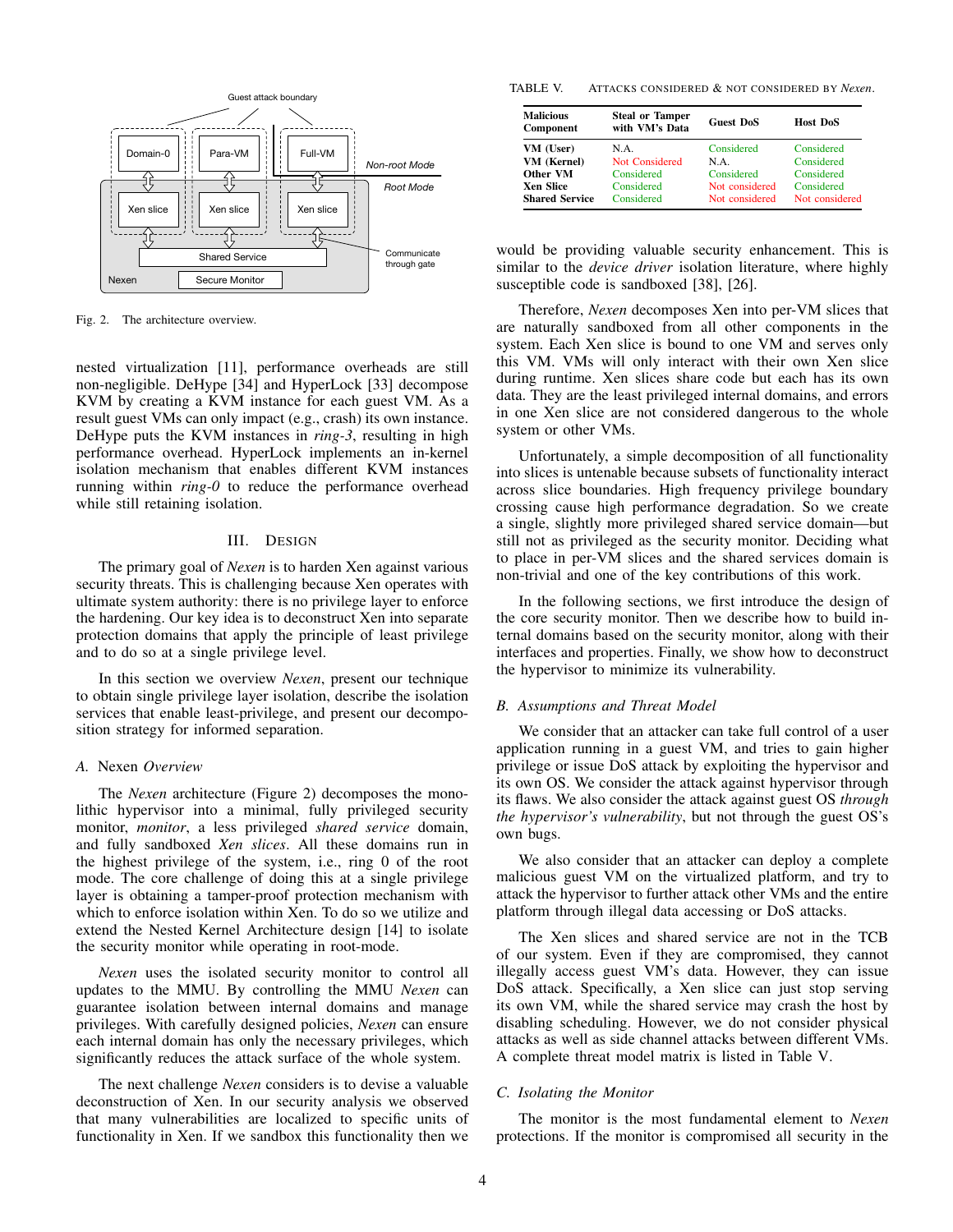system is lost—this is true of any protection system. The monitor must therefore be tamper-proof without creating high overheads or forcing large changes to the Xen code base.

Instead of deprivileging Xen by moving it into Ring-3 we use nested MMU virtualization [14], which nests a memory protection domain within the larger system at a single privilege level. The benefit is that *Nexen* creates minimal performance degradation and modification to Xen while gaining a tamperproof monitor. Nested MMU virtualization works by monitoring all modifications of virtual-to-physical translations (mappings) and explicitly removing MMU modifying instructions from the unprivileged component—a technique called code deprivileging.

*Nexen* virtualizes the MMU by configuring all virtual address translations (mappings) to page-table-pages as readonly. Then any unexpected modifications to the page tables can be detected by having traps go directly to the monitor. Further, accesses to the MMU through privileged instructions must be protected. This includes accesses to CR0 controlling the paging and to CR3 controlling the address spaces. *Nexen* removes all instances of such operations from the deprivileged Xen code base such that there are no instructions that can modify the MMU state: we validate this assumption by performing a binary scan to ensure no aligned or unaligned privileged instructions exist. The last element is to ensure that none of the Xen components inject privileged instructions. Because the monitor has control of the page-tables it can easily enforce code integrity and data execution prevention.

By restricting control of the MMU to the monitor, *Nexen* greatly reduces the TCB for memory management and isolation services. It also enables the monitor to control critical privileges in Xen including properties like code execution and entry gates.

## *D. Intra-Domain Slicing*

The primary goal of *Nexen* is to enhance Xen's security by deconstruction. To do this *Nexen* provides the core abstraction of a *slice* to represent internal domain. *Nexen* extends the monitor to provide a set of basic functionality that is required to securely create, manage, and permit interactions between internal domains. As shown by our vulnerability analysis, isolation and minimizing privileges are effective ways to limit the attack surface and control the damage.

*Nexen* enables two types of internal domains. The global shared service and per-VM Xen slices. Components like the scheduler and domain management are placed in the shared service while functions related to only one VM, e.g., code emulation and nested page table management, are *replicated* to each Xen slice.

*1) Internal Domain API: Nexen* provides an internal domain to the shared service for the management of slices. Shared service and the monitor are built as the system boots. All Xen slices must be built by explicitly calling the following interfaces provided by the monitor.

- void\* nx create dom(int dom id)
- void nx\_destroy\_dom(int dom\_id)
- void\* nx\_secure\_malloc(size\_t size, int owner,int policy)
- void nx free(void\* p)

These interfaces are open only to the shared service which is responsible for building new domains. Since we use memory mapping based isolation mechanism, each domain has its own address space. nx\_create\_dom() will create a new address space for the specified new domain and return the address of its root page table. This is called during guest VM booting. nx secure malloc() is used to assign a memory region for storing an internal domain's own data. An owner will have full read/write access to the data. Access permissions exposed to other domains are specified by the 'policy' argument. The other two functions are simply the reverse operations for them, used during the shutdown or force a destruction of a domain.

*2) Controlling Memory Access Permissions:* Memory access permission is the first class of privileges controlled by *Nexen*. Memory regions are mapped differently in different internal domains so that one internal domain can only see/modify what's safe for it to see/modify. Mappings in internal domains are initialized during domain building and updated later using a tracing mechanism in the monitor if necessary. monitor controls all MMU updates to make sure no internal domain could break the isolation and violate memory access policies by modifying page tables.

The memory access permissions are presented in Figure 3. Shared service is allowed to manage memory access permissions through the nx\_secure\_malloc() interface. Various policies are available for different purposes. For example, during booting, shared service will declare its own data as invisible to all slices. When building a new Xen slice, its inner data is "granted" to it, which means they can be modified only in this internal domain. By default, everything inside a guest VM should not be visible to any internal domain.



Fig. 3. Memory access permissions of different components of *Nexen*.

The security monitor does not have its own address space. It is shared by all internal domains. Every domain can directly request its services, but no one is able to tamper with the monitor's inner data. Shared service and every Xen slice have their own address space. Shared service has its own piece of data and code. Xen slices share the same code while each has its own data.

*3) Controlling Privileged Instructions:* Privileged instruction is the second class of privilege controlled by *Nexen*. Many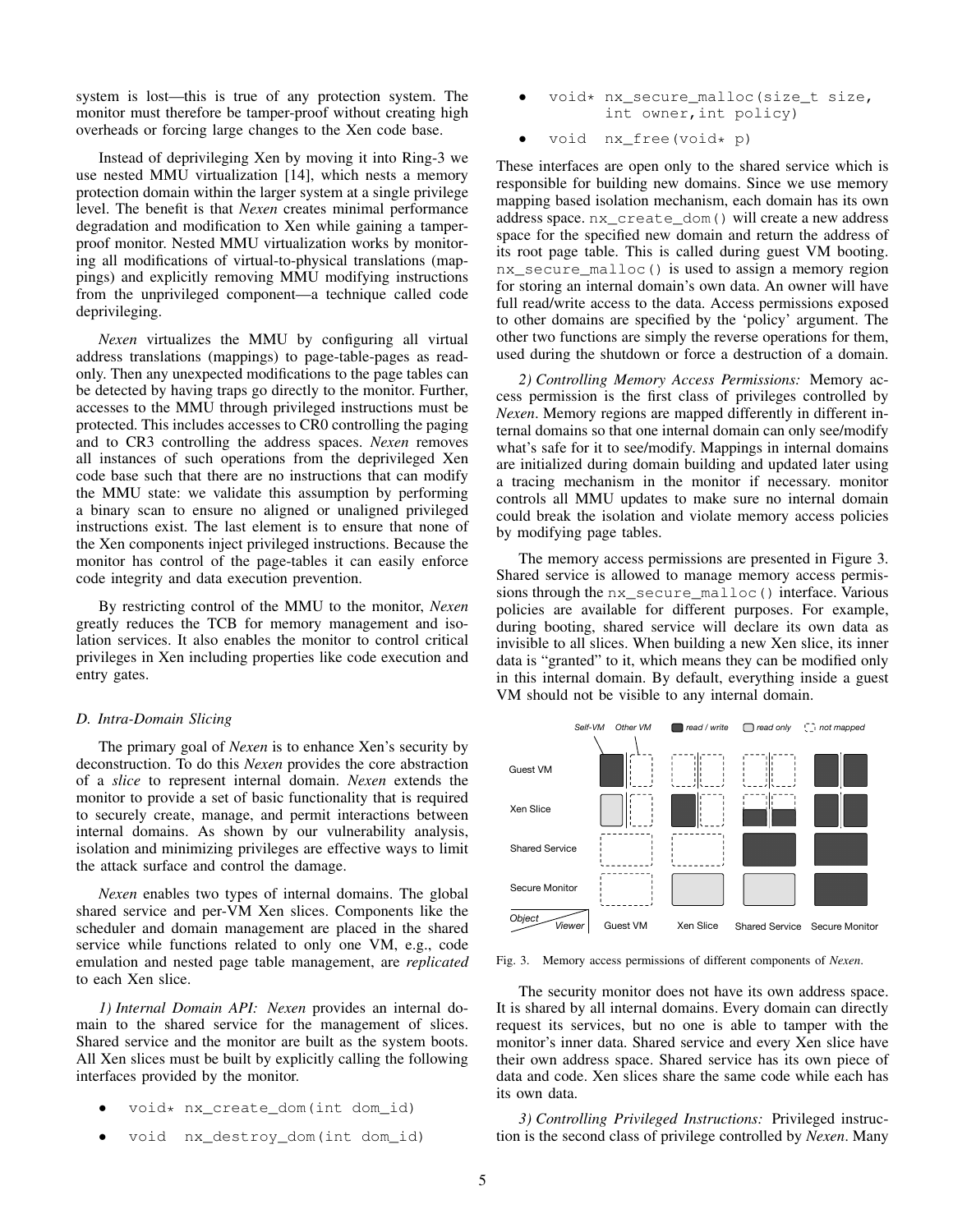special instructions may potentially violate the memory access policies or even directly harm other internal domains than the caller. Execution of these instructions must undergo careful examination. We treat them as "privileged" instructions.

*Nexen* limits the instruction set each internal domain can execute to avoid abuse of privileged instructions. No direct execution of privileged instructions is allowed outside the security monitor. Internal domains request the monitor to execute the instructions for them. The monitor enforces a sound sanity check to prevent unauthorized use and malicious use of these instructions.

*4) Control Flow:* To support the interaction between internal domains, *Nexen* provides a secure call gate for domain switching:

• nx\_entry(int domain\_type, int dom\_id)

The *domain\_type* argument specifies whether the switch target is a Xen slice or the shared service. When domain type is Xen slice, 'dom\_id' shows the ID of the target Xen slice.

The call gate guarantee the following features:

- Non-bypassable: It is impossible to switch to another internal domain without calling the gate.
- Unforgeable: Any call gate not called from its expected position is not accepted. Each call gate is bound to both its return address and its domain\_type argument, which must be hard-coded.
- Atomic: Switches of control flow and address space are atomic. Any attempt to switch to an internal domain's address space while redirecting the control flow to another one will fail the return address check and be rejected.

Even if the attacker has successfully exploited a vulnerability leading to privilege escalation, she will only gain full control inside one internal domain, which normally is a Xen slice. To do any meaningful attack, the attacker must try to intrude into another domain through the call gates, which is much harder than the initial exploit.

We carefully restrict control flows to minimize the possibility for internal domains to attack each other.



Fig. 4. The control flow between components in *Nexen*.

There is a small piece of code called *gate keeper* that controls all exits from VMs to the hypervisor and entries from the hypervisor to VMs. On entering the hypervisor, the gate keeper records the trap frame and dispatch the control flow to the correct internal domain. On exiting the hypervisor, the gate keeper checks VMCS and other necessary running states to make sure no policy is violated. If the reason of entering the hypervisor is an interrupt, the control flow will be transferred to the shared service. The shared service will deal with the interrupt itself or dispatch it to a VM and exit to current VM's Xen slice. For other reasons, mainly a hypercall or a code emulation, the control flow directly goes to current VM's Xen slice.

A Xen slice usually deal with the request itself. It may use some services provided by shared service or security monitor. The control flow will always return to the Xen slice except for scheduling. Eventually, the control flow goes to the gate keeper to return to the VM.

We explicitly forbid switching between Xen slices since no such a need exists. This eliminates the possibility that a malicious Xen slice can directly intrude into another Xen slice or further attack the bound VM. The only way to switch control flow from one VM and its Xen slice to another is scheduling. Since the scheduler doesn't receive any input generated by a guest, and the context after the switch is decided by the target VM and its Xen slice, an attacker can hardly intrude through this way, which is also evidenced by the scheduler's low vulnerability ratio even in unmodified Xen.

Communication between Xen slices and shared service is strictly limited to prevent a malicious Xen slice from attacking the shared service. The only situations where control flow is allowed to transfer from a Xen slice to shared service are discussed in the next subsection. We'll show that all these transfers are secure enough and can hardly be used as an attack surface.

## *E. Decomposing into Slices*

The monitor and slicing services provide powerful isolation and code integrity properties for Xen. They form the foundation for *Nexen* to apply security relevant partitioning of Xen.

Our deconstruction strategy is to apply the principle of least-privilege: minimize the authority of each domain in the system. The best solution would be to create a complete Xen slice for each VM. Unfortunately, there is functionality that interacts across much of the Xen system. Another challenge is to select partitions that minimize the interface between the shared service and per-VM slices to minimize API abuse. Significant data structures must also be wisely arranged to avoid destructive corruption.

As such *Nexen* must deconstruct Xen in a way that intelligently partitions functionality—maximize the value of least-privilege while minimizing cross-domain interactions. To manage this we identify functionality that is shared and place it in the *Nexen* shared service domain, which operates at a slightly higher privilege level than per-VM slices. The higher privilege enables special data and cross-domain calling privileges solely for the shared service domain.

Another high level idea of our strategy is to derive our partitioning from the vulnerability analysis. Much like device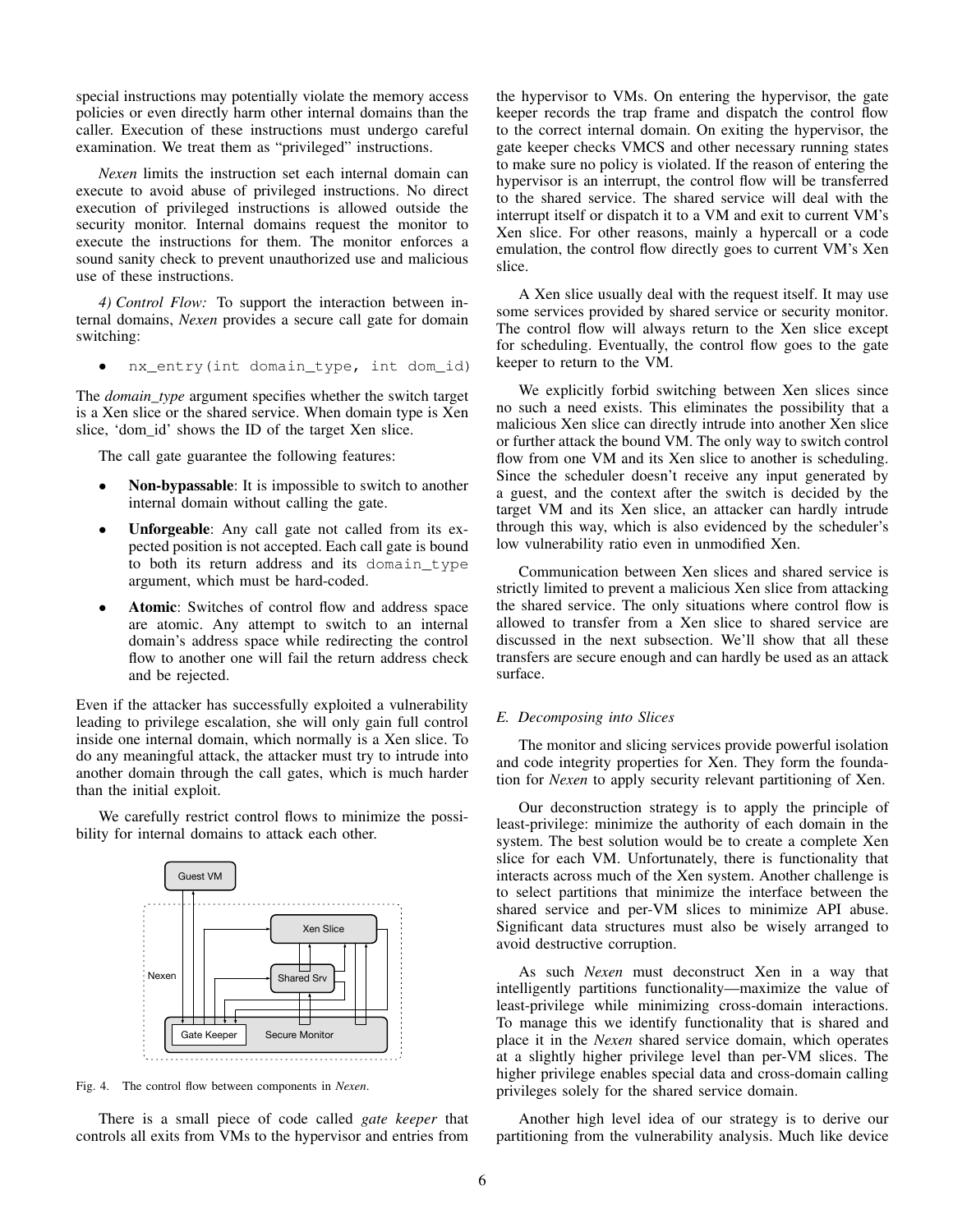driver isolation was motivated by the high degree of vulnerability of drivers, we identify the Xen functionality that is most likely to be corrupted and place that into the per-VM slices. On the other side we identify core components that must be in the shared service domain due to the nature of their operations.

To sum up, we follow three principles in decomposition work to enhance the security of the system. The first one is to avoid inserting dangerous functionalities into the shared service, which is very intuitive. The second one is to avoid runtime communication. Components in shared service can be safe even if it contains relatively more vulnerabilities as long as guests are not able to invoke them actively during runtime. The third one is to separate mechanism from policy. Complex calculation and decision making can be processed by untrusted code. But the final security sensitive operation must be performed by trusted code. This principle can effectively reduce the size of trusted code and alleviate the burden of sanity check.

*1) Significant Component Decisions:* In decomposing Xen there are several significant decisions to make either because the functionality is pervasive or it is a highly vulnerable component. In this section we provide further analysis of our deconstruction. The Scheduler, Memory Management, and Event Channels are all or partly placed in *Nexen* shared service. Due to its high complexity and vulnerability, Code Emulation and I/O are split across per-VM slices. Note that this is not an exhaustive list.

Scheduler determines which VCPU currently runs on one CPU. Each VCPU has a credit used to calculate its priority. It burns as a VCPU runs. Each CPU has a runqueue recording all VCPUs and their priority. The queue is periodically sorted to maintain the priority order of VCPUs. There are also some global parameters controlling the speed of burning credits, the rate limit of scheduling and other issues. When a scheduling operation happens, the VCPU with the highest priority is picked to run in next round.

We can observe that all significant data is naturally closed for scheduler's inner use. Credit burning, runqueue sorting and scheduling are all triggered by timer interrupts without any interference from guests. Further, CPU is usually shared between VMs and is not suitable to be assigned to any Xen slice. Hence, we put the whole scheduler inside the shared service. No Xen slice is allowed to modify the state of the scheduler.

There are occasions where a guest wants to yield, sleep or wake its VCPU. We open these three interfaces to Xen slice. Their only input is the VCPU pointer used to find its corresponding data structure inside the scheduler, whose validity will be checked on the shared service's side. Nothing changes except for the guest's own VCPU's existence in the runqueue after these operations. Hardly can any malicious data be delivered through this interface, nor can any dangerous behavior be performed.

Event Channel delivers various events between guest VMs, the hypervisor and hardware. Each VM has its own event channel bucket, which contains a number of event channel ports. A port can be bound to an interrupt or another VM's port. VMs maintain their own buckets while the hypervisor helps to deliver the events.

Since event channel buckets are tightly bound to VMs, we put each VM's bucket in its own Xen slice to avoid abuse from other VMs. Interrupts related to one VM will be forwarded to its Xen slice, so delivery of events bound to interrupts are done by Xen slices. When a VM send event to another VM, it will have difficulty writing the pending bit in the target VM's port for the lack of writing permission. We proxy this request through the shared service, which is another interface open to Xen slices. This request is safe enough because the only information provided by the sender is the target VM's port number, which is easy to examine.

Memory Management contains everything related to memory operation, mainly memory allocation and memory mapping update. The core data structures are page tables and a page\_info region maintaining the usage state of each physical page. Allocator's free page list is built based on the linked list field in page\_info structure. Other information in page\_info is referred to and updated during memory mapping update.

Allocator is only used during booting and domain building, so we keep it in the shared service and do not expose any interface to Xen slices. Memory mapping update is mostly related to only one VM. Xen slices are allowed to manage their bound VM's memory mapping update. One challenge here is that page\_info region is required by both functionalities, each in a different type of internal domain. Fortunately, memory region of Xen and each VM has a clear boundary. We map the region in every internal domain, but only grant to each Xen slice the writing permission of their own page information. Both functions work nicely in this way. Apart from that, no internal domain has the permission to write page tables. After making the page table update decision, they must request the monitor to perform the operation. Such updates are carefully checked to make sure no policy is violated.

Code Emulation and I/O are related to CPU features more than memory. These parts of the hypervisor provide virtual CPU and devices for VMs by catching and emulating VM's privileged operations. The emulation code sometimes runs the privileged instructions itself to get necessary data. This whole process is extremely error-prone. Attackers may directly cause an exception, corrupting memory in another module, or steal sensitive data from other VMs through the misuse of hardware features.

We run the emulation code in each VM's Xen slice and grant VM's VCPU running state to the Xen slice. Although the misused hardware features are largely out of our control, attempt to corrupt other parts of the system must go back to memory. Even if the attacker has successfully raised her privilege to that of the host, *Nexen* can still enforce the memory access policies. The attacker will be isolate in the Xen slice and achieve nothing worthwhile. If the attacker chooses to trigger a deadly exception, the handlers are modified so that only the Xen slice, instead of the whole system, is destroyed. We are able to do this because *Nexen*'s memory isolation gives the guarantee that no crucial data are corrupted during the exception.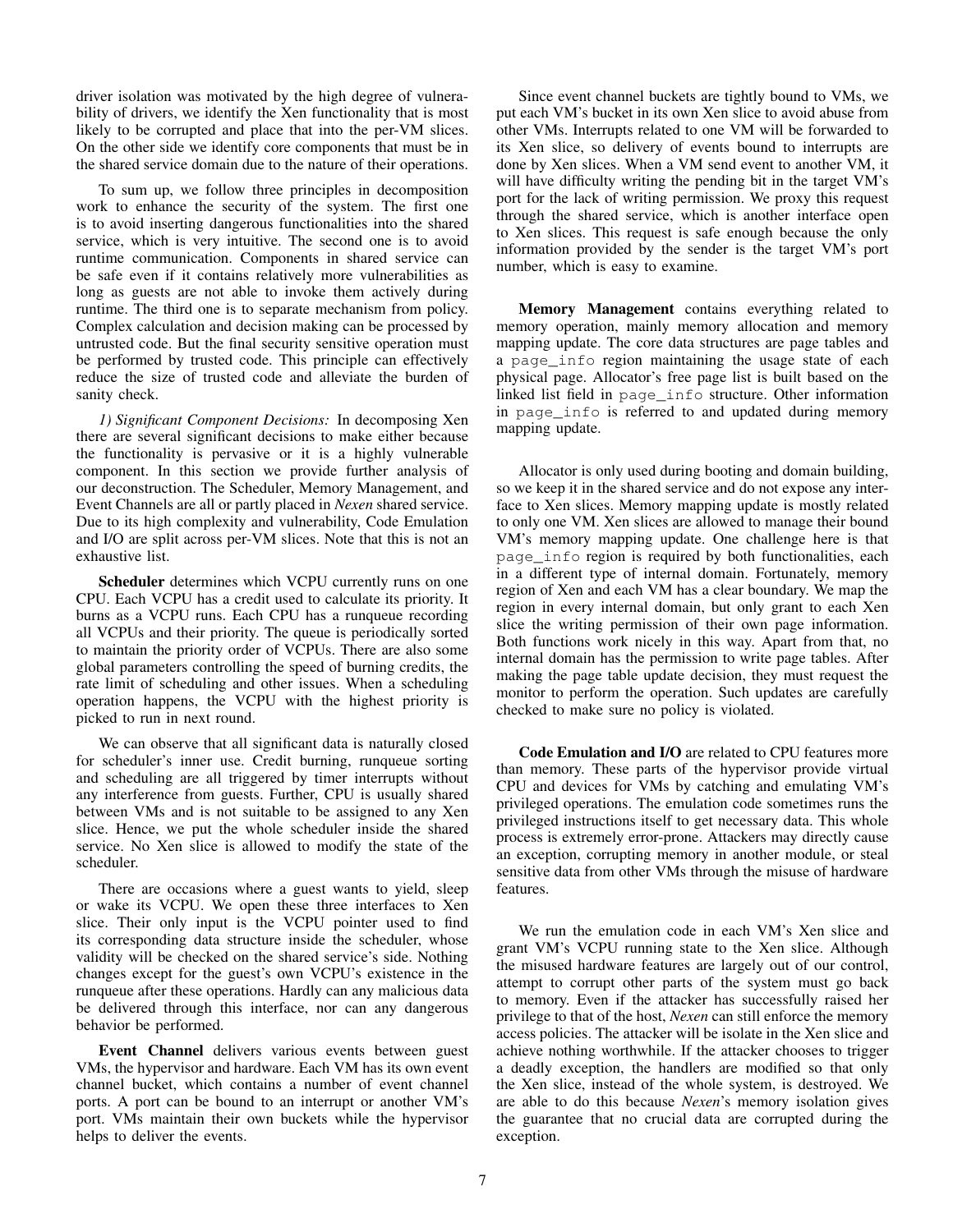#### TABLE VI. CONTENT OF SHARED SERVICE

Shared service content Scheduler Allocator part of memory management Interrupt handlers Domain building Event delivery of event channel

#### IV. *Nexen* IMPLEMENTATION

We implemented a prototype of *Nexen* based on Xen version 4.5 for Intel x86-64 architecture. This section describes how we address three main technical challenges: First, *how to enforce inter-domain isolation and memory access policy?* Second, *how to control privileged instructions?* Third, *how to monitor the interposition between the hypervisor and VMs?*

#### *A. Isolation between Internal Domains*

We used an isolation mechanism based on memory mapping. Each internal domain resides in its own virtual address space. The permission bits in page table entries are set according to memory access policies. In this way, *Nexen* controls what every internal domain is allowed to read and write.

To achieve this, *Nexen* interposes memory mapping updates and enforces a set of carefully selected invariants to provide flexibility in applying policies on any memory region. Additionally, *Nexen* allows interaction between internal domains while retaining the isolation.

*1) Control Memory Mapping Update: Nexen* maps all page-table-pages as read-only in all address spaces and enables the Write Protection (WP) bit, forbidding mapping updates. The security monitor's internal data is also mapped read-only to avoid modification from malicious domains. As control flows into the monitor the WP-bit is flipped so that the monitor can update page tables and maintain its internal data structures. On exiting the monitor, WP-bit is enabled. Interrupts are disabled while executing in the monitor to make sure no entity can hijack the control flow when the WP-bit is turned off. In this way, the monitor completely controls all mappings. Memory mapping updates in internal domains are replaced by calls into the monitor, but the logic for their management remains in the domain.

*2) Enforcing Memory Invariants:* Before each memory mapping update, the security monitor needs to do sanity checking to enforce certain invariants. These invariants are independent of policies and have the highest priority in all rules. They keep the memory layout and the most significant data structures of the system intact in any condition. The invariants of each type of memory are shown in Table VII.

The monitor maintains an internal data structure recording the usage of each physical page. Invariants are mostly based on the memory page's usage type and owner.

*3) Enforcing Memory Isolation Policies:* To provide a flexible way to protect internal domains' data, memory of Protected Data type can have various policies. The monitor has a special allocator inside itself for allocating protected data, through which policies can be specified for each memory region. The allocator has an inner memory pool recording the address, size and policy related information for every allocated and free memory region. When building a domain, the shared service will ask for memory from the allocator for the new Xen slice's data structures. The policy is given to the monitor along with the request. All the information is recorded in the memory pool. When the new address space is eventually created, the monitor will traverse the memory pool and modify mappings for recorded memory regions according to their policy. As is described in the invariants, mappings for protected data will not be changed once the owner VM has started. So no one can trick the monitor into exposing other domain's data.

Frequently used policies are:

- Grant: Data is granted to a Xen slice. They can be modified by its owner Xen slice. In other internal domains they are mapped read-only.
- Half Grant: Data is granted to a Xen slice. They can be modified by the owner Xen slice and the shared service. In other Xen slices they are mapped readonly.
- Grant and Hide: Data is granted to a Xen slice. They can be modified by owner Xen slice. In other internal domains they are unmapped.
- Limit: Data is granted to the shared service. In all Xen slices they are mapped read-only.
- Limit and Hide: Data is granted to the shared service. In all Xen slices they are unmapped.

*4) Securing Call Gate: Nexen* provides a gate allowing the switch between internal domains. It is a function call with the target internal domain's type and id as arguments. The function itself switches the address space to that of the target domain. The return address determines the target domain's entry point.

To make sure the switches of control flow and address space happen atomically, we turn off interrupt during the execution of the gate and check the validity of the function call's return address. All gates are placed at fixed places in the code. Calling through a function pointer is forbidden. All valid return addresses for an internal domain are collected with the help of the compiler and stored in a table. At each call of the gate, the return address is searched in the table. Only if it is a valid one recorded in the table will the address space switch be executed. The table is sorted and search with binary search to speed up the process.

## *B. Confining Privileged Instructions*

To ensure isolation, *Nexen* must control the execution of sensitive instructions. *Nexen* achieves this with two methods: "monopolize" and "hide". Internal domains are deprivileged from direct access to sensitive instructions. Similar to memory mapping validations, any uses of sensitive instructions are forwarded to the security monitor, which ensures all invariants to maintain isolation.

A "monopolized" instruction only has one instance within the monitor's code. Under this constraint, the instruction is still visible to internal domains. The attacker can either call the monitor's interface or directly jump to the instruction if she has successfully hijacked control flow. If the bad consequence of the instruction does not occur immediately after the execution,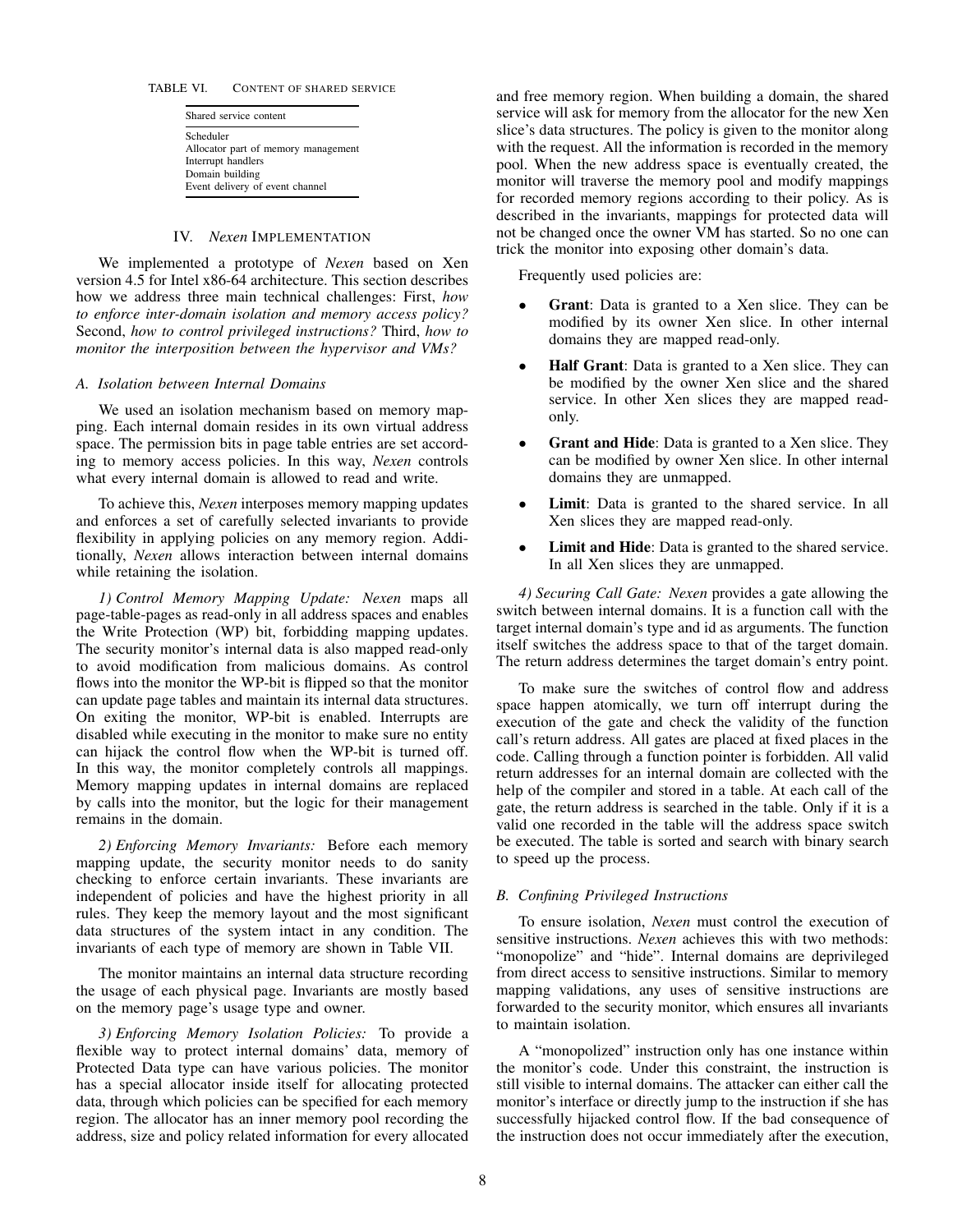TABLE VII. PROTECTION INVARIANTS FOR DIFFERENT TYPES OF MEMORY PAGES

| Page Type                     | <b>Protection Invariants</b>                                                                                                                   |
|-------------------------------|------------------------------------------------------------------------------------------------------------------------------------------------|
| <b>Guest Memory</b>           | These pages belong to a VM. They are invisible to the whole hypervisor but can be accessed by their Xen slice, which can change their mapping  |
|                               | and type when the VM wants to exchange pages with the hypervisor.                                                                              |
| <b>Sensitive Guest Memory</b> | These pages contain guest VM's secret data. They are invisible to the whole hypervisor and cannot be accessed by even its own Xen slice.       |
|                               | They are declared by the guest using a special hypercall and cannot be changed by the hypervisor.                                              |
| <b>Host Code</b>              | These pages contain the code of the hypervisor. They are initialized during booting and will never change. They are the only non-user pages    |
|                               | with execution permission and should always be mapped read-only.                                                                               |
| <b>Monitor Data</b>           | These pages contain the security monitor's inner data. They are always read-only to internal domains.                                          |
| <b>Protected Data</b>         | These pages contain internal domain's own data. Their mappings are initialized according to the policies applied to them. They are initialized |
|                               | during owner's domain building and will never change.                                                                                          |
| Page Table                    | These pages contain the hypervisor's page tables. They can be declared and undeclared by the shared service. They are always mapped as         |
|                               | read-only. Their type will not be changed unless explicitly undeclared.                                                                        |
| <b>Nested Page Table</b>      | These pages contain nested page tables describing guest physical to host machine memory mapping. They can be declared and undeclared by        |
|                               | owner's Xen slices. They are always mapped as read-only. The owner's Xen slice can request to update their content. Rules for this update is   |
|                               | relatively simple: pages of other VMs and the whole hypervisor except for its Xen slice are always invisible.                                  |
| <b>Others</b>                 | Other trivial and unused pages are described by this label, which <i>Nexen</i> provides no special protection for.                             |

the monitor could do sanity checking after the instruction and fix the misuse.

"Hide" is based on "monopolize". It takes a step further and unmaps the only presence of the instruction. Only when the operation is used and the sanity checking is passed will the page be mapped. After execution, the instruction will immediately be unmapped to avoid abuse. If the execution of the instruction instantly disables isolation without controlflow going to the monitor, it should be hidden. When hidden, the attacker must go through the monitor and sanity checking since she does not have the privilege to "unhide" via mapping updates. A malicious execution of the instruction will not pass the sanity check.

We did a binary code scanning to make sure such instructions, aligned to instruction boundaries or not, do not exist in unwanted code region. To prevent an attacker generating new privileged instructions, we must guarantee the integrity of hypervisor's code. The invariants in the memory protection part has already guaranteed that code section is always readonly and no new kernel mode code mapping is allowed. Instead of directly modifying the code section, an attacker may want to generate code using data region or guest VM's memory region. To block these two bypasses, we explicitly forbid the execution of user code in privileged context. Table VIII shows privileged instructions and invariants.

## *C. Interposition between VM and Xen*

Apart from enforcing isolation inside the hypervisor, the monitor plays the role of a gate keeper between guest VMs and the hypervisor. All interpositions between VMs and the hypervisor are monitored to enhance bidirectional security.

The monitor dispatches the event to a proper internal domain when VMs trap to the hypervisor. Once a guest VM is running and a VMExit occurs, the CPU will trap to the monitor first, which will check the VMExit reason. If the VMExit is VM related, e.g., instruction emulation or hypercall, the monitor will transfer control to the corresponding Xen slice to handle it. For other reasons like timer interrupt, the monitor will transfer control to a shared service component like the scheduler. Once the VMExit has been handled, the handler will transfer control to the monitor, which will eventually resume the execution of guest VM.

If a VMExit handler needs to access some data of the guest VM as auxiliary information, e.g., the instruction to be emulated, it will also call the security monitor module which will then access VM's data and check if it is OK to be retrieved by the handler. A Xen slice can update VMCS arbitrarily. When returning to a guest VM, the VMCS will be checked against a list of fields allowed to be modified for the certain VMExit reason. Unnecessary updates are rolled back before resuming the guest VM.

# *D. Export* Nexen *to Other Platforms*

*Nexen* can be exported to any other platform with memory mapping mechanisms similar to x86's. Memory related policies, invariants and design decisions are independent of platforms. They can mostly be reused. Control instructions and control registers are specific to x86 platform. The system in the new platform must find alternatives to following features: controling memory access permissions of the highest privilege level, forbidding arbitrary code generation and execution, capturing all interrupts, exceptions and interpositions between the hypervisor and VMs. Instructions related to these features, along with any MMU updating instructions, should be considered privileged intructions and be protected.

#### V. SECURITY ANALYSIS

This section presents a security analysis on how Nexen can ensure security isolation and defend against exploits on each category of security vulnerabilities.

#### *A. Security Isolation*

An attacker gaining control of a Xen slice may try to undermine the isolation enforced by Nexen in four ways. Yet, none of them will succeed:

Escalating memory access privilege: Either writing protected memory region directly or writing page table to gain access to protected memory will result in a page fault. *Nexen* will kill the attacker's Xen slice and VM in this case. If an attacker tries to intrude through the secure call gate, she will either lose execution control or fail to gain the desired permission due to the sanity checking enforced by the monitor.

Abusing privileged instructions: Since privileged instructions have been removed from the per-VM slices, the attacker has to reuse those in the security monitor. If she normally calls monitor's interface, the malicious behavior will not pass the sanity checking. If she forges a malicious context and directly jumps to the instruction, the attacker will lose execution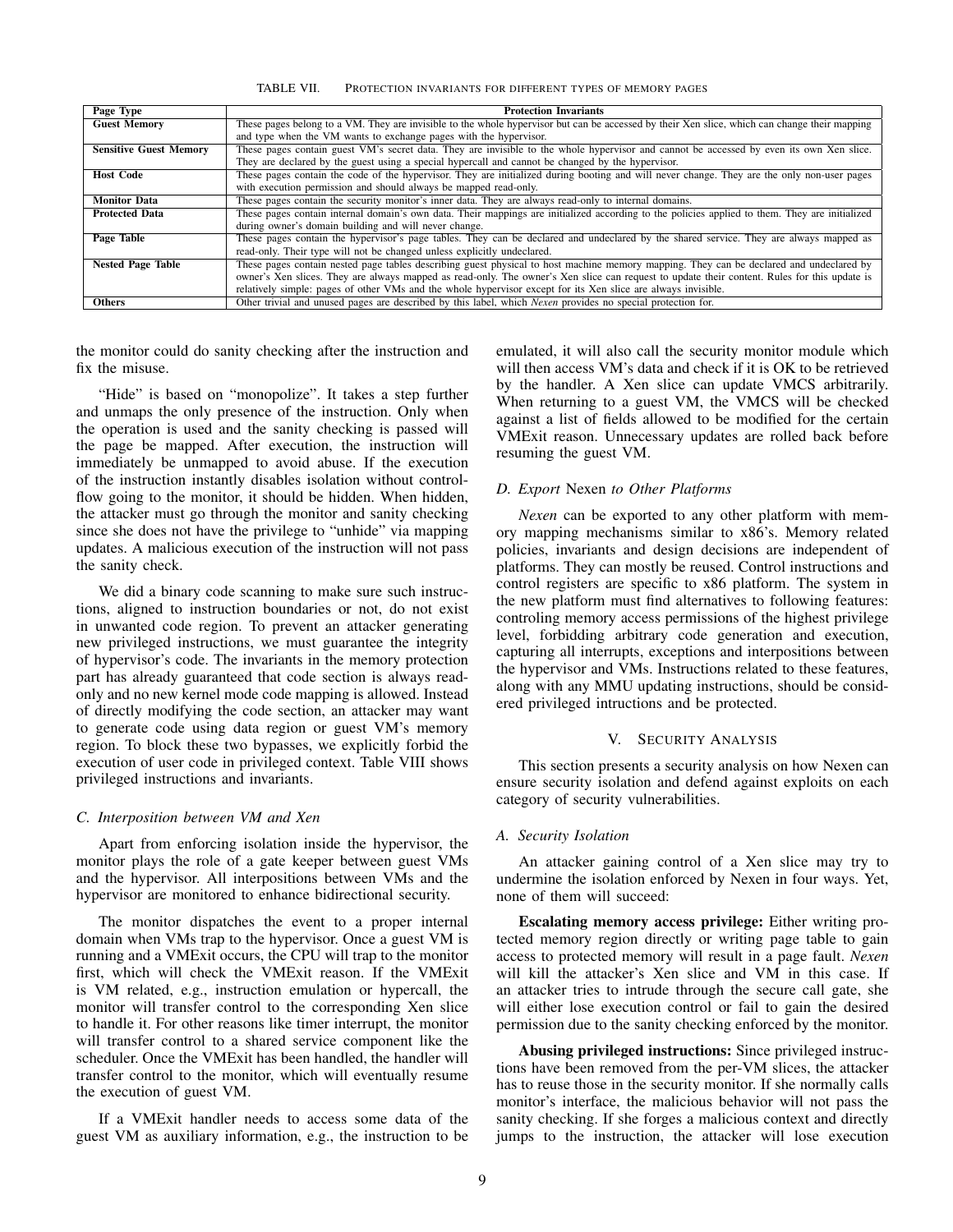TABLE VIII. INSTRUCTION PROTECTION INVARIANTS.

| <b>Instruction</b> | <b>Protection Invariants</b>                                                                                                                                   |
|--------------------|----------------------------------------------------------------------------------------------------------------------------------------------------------------|
| <b>MOV CR0</b>     | These pages belong to a VM. They are invisible to the whole hypervisor but can be accessed by their Xen slice, which can change their mapping and              |
|                    | type when the VM wants to exchange pages with the hypervisor.                                                                                                  |
| <b>MOV CR3</b>     | By this instruction, an attacker can change the whole address space and will probably redirect the control flow. Considering that, we hide this instruction    |
|                    | and forbid any use of this instruction except for secure call gates and context switch. The target page table base address must point to a declared root       |
|                    | page table.                                                                                                                                                    |
| <b>MOV CR4</b>     | SMEP bit in CR4 forbids the execution of user code, which is crucial for code integrity. Considering this instruction will not directly hijack the control     |
|                    | flow, we can protect it with the same method for CRO, by monopolizing and checking loop.                                                                       |
| <b>MOV IDTR</b>    | The monitor must control the entry points of all traps. Interrupt descriptor table (IDT) is mapped as read-only to avoid arbitrary modification. IDTR          |
|                    | records the base address of IDT, which must be set to a verified value. Since interrupt is turned off inside the monitor, any modification to IDTR will not    |
|                    | take effect before exiting. There is no need to hide this instruction.                                                                                         |
| <b>WRMSR</b>       | The NX (Non-eXecutable) bit controls non-executable memory execution. Similar to CR0 and CR4, a checking loop is enough for this instruction.                  |
| <b>VMOFF</b>       | This instruction turns off the VMX (VM eXtension) mode of CPU, which is destructive in a virtualization system. This will further allow an attacker to         |
|                    | turn on real mode, which will probably hijack the control flow. Since the consequence is immediate, we hide this instruction.                                  |
| <b>VMRESUME</b>    | This instruction immediately returns control flow to guest VM. An attack targeting the guest will work after its execution. An attack targeting the hypervisor |
|                    | by corrupting the VMCS will take effect on next VMExit. Sanity check is necessary before the instruction. We hide this instruction and only allow Xen          |
|                    | slices to request its execution. Since the control registers will be loaded from the VMCS on next VMExit, we check and enforce the same invariants as          |
|                    | listed above before the resume.                                                                                                                                |

control for a while before exiting the monitor. This is because instructions that can immediately hijack the control flow are all hidden from the attacker. The monitor will do sanity checking and fix the misuse during this period.

Fooling The Monitor: The attacker may try to trick the monitor into giving her extra privileges. If the attacker directly requests an operation for which she does not have the permission, the monitor will immediately discover the violation of invariants and reject the request. Instead, the attacker may pretend to be another iDom. *Nexen* will not give her any chance since the only identification used by *Nexen* is a unique number mapped into the read-only region of each iDom's address space.

Fooling Xen: The Nexen architecture largely reused Xen hypervisor's code. Since Nexen has more restrictions on each component's permissions than the original Xen, such reused code may assume themselves having more permissions than those allowed by Nexen. However, since memory and instruction invariants and policies are enforced by the security monitor, which has the highest privilege in the system, these operations performed by the less privileged Xen slice code will not succeed, nor will they give the attacker any extra permission.

## *B. Effectiveness in Preventing Exploits*

In this subsection we analyze how *Nexen* defends against different types of vulnerabilities.

In total, there are 144 vulnerabilities related to the Xen hypervisor. 127 of them are on the Intel x86 platform. We can directly test the effectiveness over them. Our system can effectively defend against 96 (75.59%) of them. The other 17 vulnerabilities are specific to ARM or AMD processors. Given an equivalent implementation of *Nexen* in these platforms, 11 (64.71%) of them can be prevented. In total, *Nexen* can effectively defend against 107 out of 144 vulnerabilities(74%).

When considering how to prevent attacks, a key observation is that most attacks have a critical step that is non-bypassable. Table I, II, and III categorize vulnerabilities by the position of this key step, attacker's behavior in this step, and the result of the attack. If we can assure (1) this key step happens in the sandbox of Xen slice and (2) any further destructive results will be stopped or limited within the Xen slice, the attack will be successfully prevented. In the design section, we have described how to achieve (1) by moving the most vulnerable parts into Xen slices. They contain most of vulnerabilities that can be exploited as the key step. So the attacker has to be in the context of a Xen slice to do the key step. In this subsection, we will discuss why *Nexen* can achieve (2) by giving concrete data and examples corresponding to each result type.

|                           |                       |                | <b>Defended</b>              | <b>Not Defended</b>        | No CVE         |
|---------------------------|-----------------------|----------------|------------------------------|----------------------------|----------------|
| <b>Attack</b><br>Target   | Privilege<br>Escation | Host DoS       | Guest DoS<br>(Non-lago)      | Info Leakage<br>(Non-lago) | lago Attack    |
| Memory Management         | 17                    | 26             | 11                           | ∎2                         | 11             |
| <b>CPU Virtualization</b> | I1                    | 17             | 16<br><b>Service Service</b> | $\blacksquare$             | ■ 3            |
| I/O Module                | $\blacksquare$ 2      | 8              | 0 <sup>0</sup>               | $\mathbb{I}$ 0             | ■ 3            |
| Grant Table               | I1                    | - 5            | 0 <sup>0</sup>               | 11                         | 0 <sup>0</sup> |
| Code Emulation            | $\blacksquare$ 3      | ■ 4            | - 14                         | l 5                        | ■ 3            |
| Domain Control            | $\mathbb{R}$ 0        | ■ 4            | 0 <sup>0</sup>               | $\blacksquare$             | 00             |
| Event Channel             | 11                    | $\blacksquare$ | 0 <sup>0</sup>               | $\mathbb{I}$ 0             | 00             |
| <b>Shared Service</b>     | 7                     | 20             | 0 <sup>0</sup>               | 00                         | 00             |

#### Fig. 5. Effectiveness based on target and result

Figure 5 is a summary of *Nexen*'s effectiveness based on the key step's target and result types. In this figure, we only consider the final results of an attack because *Nexen* stops most attacks in the last step. Most attacks can only cause one result, which are counted with a colored bar representing whether *Nexen* prevents them. Exceptions are those attacks that can potentially achieve privilege escalation, which is an intermediate state that can lead to all kinds of results. They should have been counted once in each of the result types. However, we list their numbers in a separate column to avoid confusion.

There is a clear boundary between those attacks *Nexen* can and can not prevent. Attacks with their key steps happening in Xen slices can mostly be prevented. This is because Xen slice is a sandbox that can be sacrificed. Exceptions are those trying to crash or leak information to a guest VM with Iago attacks. They do not try to harm the hypervisor or other VMs so sandboxing does not work for them. The gate keeper guards interactions between the hypervisor and VMs. Part of attacks that takes effect in a guest VM can be prevented. However, verifying data corrupted by an Iago attack requires recomputing, which the gate keeper is incapable of.

The following includes analysis and experiments about how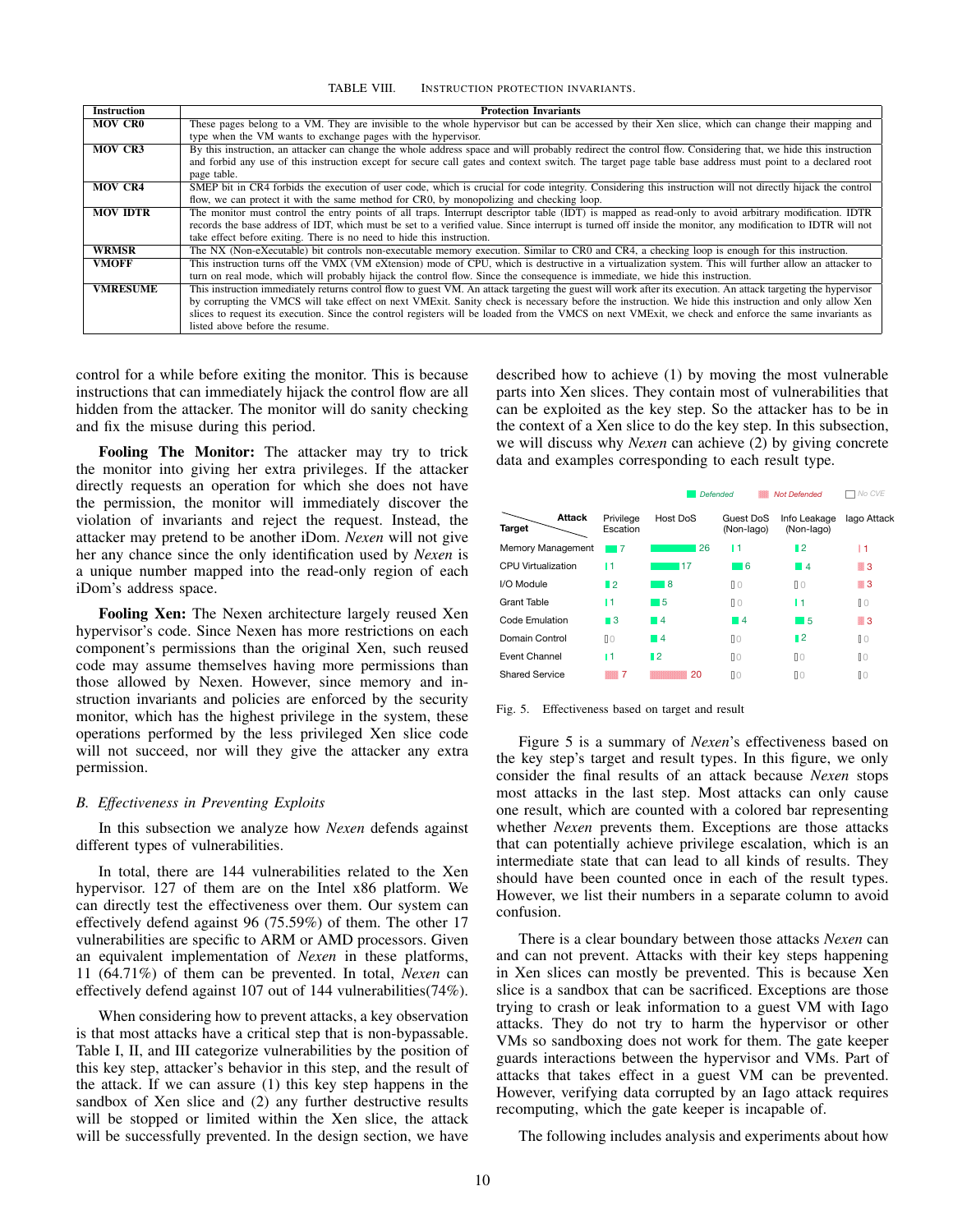*Nexen* prevents each type of attacks. Case studies can be found in Table IX. For those attacks *Nexen* can not prevent, reasons are analyzed in Table X.

Host DoS – False BUG\_ON, Page Fault, General Fault The methods used by these attack types to cause a Host DoS are almost the same. They directly trigger an exception (a BUG, e.g., XSA-37/XSA-102/XSA-111/XSA-145/XSA-168, a page fault, e.g., XSA-26/XSA-84/XSA-92/XSA-96/XSA-173, or other kinds of fatal fault, e.g., XSA-12/XSA-44, respectively), the handler of which causes the hypervisor to panic. In an unmodified Xen, this will directly crash the hypervisor and lead to host DoS. In *Nexen*, the handlers for such exceptions are modified: when the attack happens in the context of a Xen slice, the attacker's VM and Xen slice, instead of the whole hypervisor, are killed.

We tested *Nexen*'s effectiveness against this type of attack by calling a customized hypercall that directly triggered a fatal exception. Our system successfully survived the attack with only the attacker's guest VM killed.

Host DoS – Infinite Loop, Dead Lock, Live Lock The methods used by these attack types to cause a Host DoS are almost the same. They trap a CPU in a task that is non-preemptible for a long time (an extremely long or infinite loop, e.g., XSA-24/XSA-31/XSA-60/XSA-150/XSA-158, a dead lock, e.g., XSA-30/XSA-74/XSA-127, or repetitive long operations, e.g., XSA-11/XSA-45/XSA-89/XSA-118/XSA-146, respectively). One CPU or the entire hypervisor will lose response in this condition. If the watchdog is in use, an NMI will be sent to the CPU after timeout, the handler of which will kill the hypervisor. Either way will cause a DoS in the unmodified Xen. In *Nexen*, the watchdog is in use to detect the trap of the CPU. The NMI will be received normally, but its handler is modified in a similar way as fatal exceptions, that is, only the attacker's Xen slice and VM are killed. If this attack occurs in the context of a Xen slice, no critical data in the hypervisor will be corrupted due to aborting the slice, because a Xen slice does not have the permission to read/write data in other parts of the hypervisor.

We tested *Nexen*'s effectiveness against this type of attack by calling a customized hypercall that directly traps a CPU in a task that is non-preemptible, e.g., an infinite loop in the context of hypervisor. Nexen successfully survived under the attack while only the attacker's guest VM was killed.

Host DoS – Run Out of Resource Attacks of this type try to cause a host DoS by consuming specific resources: memory (XSA-149), disk (XSA-130), or slots of a data structure (XSA-34). Eventually, an unmodified Xen could hang, panic for violating an *ASSERTION*, or crash for a memory corruption. In *Nexen*, each Xen slice and the VM are assigned with their own share of memory and data structure pools. Attacks attempting to exhaust resources will only run out its own shares, resulting in an error in Xen slice. As described in previous cases, this error, no matter which type, will kill the attacker's own VM and Xen slice.

We tested *Nexen*'s effectiveness against this type of attack by calling a customized hypercall that keeps allocating memory in the context of the hypervisor. When *Nexen*'s secure allocator was used, nothing happened, because a running Xen slice allocating extra memory is not allowed. When Xen's original allocator was used, the attacker's VM was killed, because Xen slice does not have the permission to touch any data in the allocator and a page fault was triggered.

Info Leak – Memory Out-of-boundary Access Attacks of this type could try to read sensitive data from any part of the system through memory, e.g., XSA-66/XSA-100/XSA-101/XSA-108/XSA-132. They either begin with a memory corruption, e.g., reading out of boundary, or begin with an uninitialized memory mapped or copied to attacker's VM or Xen slice. In the unmodified Xen, a memory corruption could expose the memory of the whole system to the attacker. Also, memory pages can be passed freely inside the hypervisor, leaving a chance for sensitive data to flow to the attacker. In *Nexen*, Xen slices are strictly isolated from each other and the shared service. Sensitive data from other parts of the system are not visible ( not mapped ) in a Xen slice. In addition to that, pages recycled and passed to a new Xen slice are monitored by the security monitor, who will make sure they are completely cleared during this transition. Thus, all paths from the attacker to victims' sensitive data through memory are blocked.

We tested *Nexen*'s effectiveness against this type of attack by calling a customized hypercall that directly read another VM's state data , to be specific, the domain data structure, in the context of hypervisor. The attacker's guest VM was killed instantly without any return address from the hypercall.

Info Leak – Misuse Hardware Feature Attacks of this type try to get sensitive data directly through registers in the hardware instead of memory, e.g., XSA-52, XSA-62, XSA-172. They mostly start with the hypervisor's failure to completely clear up a register's value. In unmodified Xen, when a register starts to serve another VM, value left in it will be accessible to the new VM, potentially leaking the previous user's information. In *Nexen*, important registers' values are checked and initialized when necessary before entering into the guest. Although some fields are too expensive or semantically too complex to check, information leaked through those containing most valuable information, e.g. stack pointer, PC, EFLAGS, can be avoided.

We tested *Nexen*'s effectiveness against this type of attacks by repeatedly calling a customized hypercall that hang for a while and returns without restoring stack pointer. The hypercall returns normally with the stack pointer restored every time.

Guest DoS (self) Although guest VM is not the primary protection target, *Nexen* does provide some protection against direct attacks aiming at a guest VM. Typically, a bug in the VM's Xen slice, mostly related to CPU virtualization, is exploited by the VM's user program to configure the guest's running state in a malicious way. For example, in XSA-40, an incorrect stack pointer is set for the guest in an operation that can be triggered by a user program. After returning to the guest, the malicious running state will crash the VM's kernel. Other examples of this type include XSA-10, XSA-42, XSA-103, and XSA-106. In *Nexen*, the important running states will be checked by the gate keeper before context switching to guest. Incorrect and malicious configurations are fixed, which will eliminate a considerable number of attacks.

We tested *Nexen*'s effectiveness against this type of attack by calling a customized hypercall that sets the guest VM's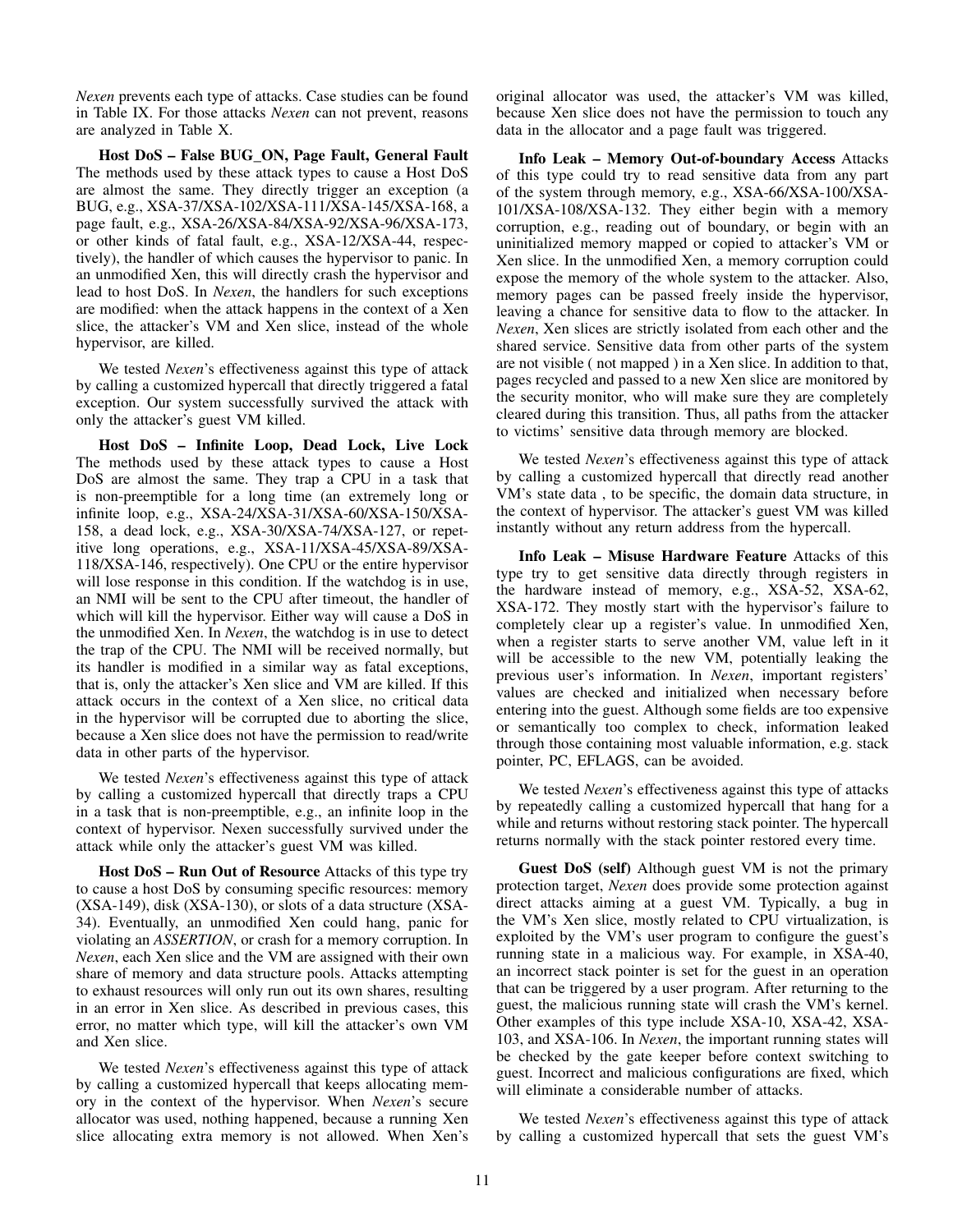program counter (PC) to 0 before returning. The hypercall returns normally with PC properly restored.

Guest DoS (other) This attack type is very similar to Guest DoS (self). The difference is that the bug in Xen slice is triggered by another VM instead of the victim VM's user program. For example, in XSA-91, Xen fails to context switch the 'CNTKCTL\_EL1' register, which allows a malicious guest to change the timer configuration of any other guest VM. Other examples include XSA-33, XSA-36, and XSA-49. In *Nexen*, the approach is also similar, namely, by checking the important running states before context switching to guest and fixing incorrect and malicious configurations.

We tested *Nexen*'s effectiveness against this type of attack by calling a customized hypercall that hang for a while and set guest VM's PC to 0 before returning. The hypercall returns normally with PC properly restored.

Limitation *Nexen* has mainly three aspects of limitations, which will be fixed in our future work. First, *Nexen* cannot handle vulnerabilities in the shared service. In our design, shared service is a unique component and is shared by all Xen slices. If a logic error residing in this part is exploited, the hypervisor may be compromised. Second, *Nexen* does not prevent abuse of I/O devices well. For example, disks are not managed by *Nexen*, which may be exhausted to cause a DoS. This problem can be addressed by extending *Nexen*'s features to cover these I/O device resources. Third, since *Nexen* is unable to capture all *iret* instructions used to return to a PV guest currently, a PV guest's Xen slice compromised by other VMs can bypass the gate keeper's sanity check and arbitrarily modify the guest's running state. Fortunately, this can only result from a malicious administrator.

#### VI. PERFORMANCE EVALUATION

We evaluated Nexen's performance overhead by running standard benchmarks in a guest VM. We use SPEC CPU2006 and Linux kernel compilation to evaluate CPU and memory overhead and IOzone (a filesystem performance benchmark) and iperf3 (a network performance benchmark) to evaluate the I/O overhead. The configuration of the testing machine is listed in the Table XI. The configuration of benchmarks are listed in Table XII. "Round" means the times we ran the benchmark. We show the average results along with standard deviations in bar graphs.

The results of CPU and memory related benchmarks are presented in Figure 6. The Y-axis shows the running time of benchmarks. For purely CPU-intensive applications, e.g., perlbench, h264ref, and astar, there is nearly no overhead. This is reasonable because *Nexen* mostly lies in the critical path of memory operations. CPU execution can rarely be intercepted by *Nexen*. Even for the relatively memory-intensive kernel compilation benchmark, the overhead, less than 1%, is negligible. One reason is that the good control flow pattern of *Nexen* avoids excessive interleaving among different Xen slices and the shared service. Xen hypervisor's proper usage of EPT related hardware feature reduces a lot of VMExits for EPT violation, which further reduces the frequency of calling *Nexen*'s sanity checking function There are benchmarks where *Nexen* slightly out-performs the unmodified Xen, e.g., gcc, mcf and libquantum. Considering they show relatively high



Fig. 6. Performance data of CPU and memory benchmarks.



Fig. 7. Performance data of I/O benchmarks.

standard deviations, this could be attributed to measurement variation.

The results for I/O related benchmarks are presented in Figure 7. Iperf3 is a simple tool measuring the network throughput of a system. In our test, the PV drivers, now supported by the native Linux kernel, were used for I/O. Since the data mostly flows through the shared memory between the guest VM and Dom0, the hypervisor is out of the critical path of network I/O. This explains the extremely low overhead in this test (0.02%). IOzone tests various aspects of a filesystem, which indirectly reflect the disk I/O throughput. 4KB block size, 20MB file size and 4 threads were used in this test. The standard deviations for this benchmark set is extremely large. We ran 50 rounds of the test to stabilize the result as much as possible. Benchmarks where *Nexen* out-performs the unmodified Xen are probably result of measurement variation. However, we can not rule out the possibility that *Nexen* changes the pattern of caching and buffering in a way that favors these specific operations. Generally speaking, reading operations are less affected by *Nexen* compared to writing operations. The average overhead in the I/O part is about 2.4%.

Overall, the average overhead of *Nexen* is about 1.2%. Nexen mainly adds to the latency of VMExits and MMU updates. With PV drivers and latest hypervisor version used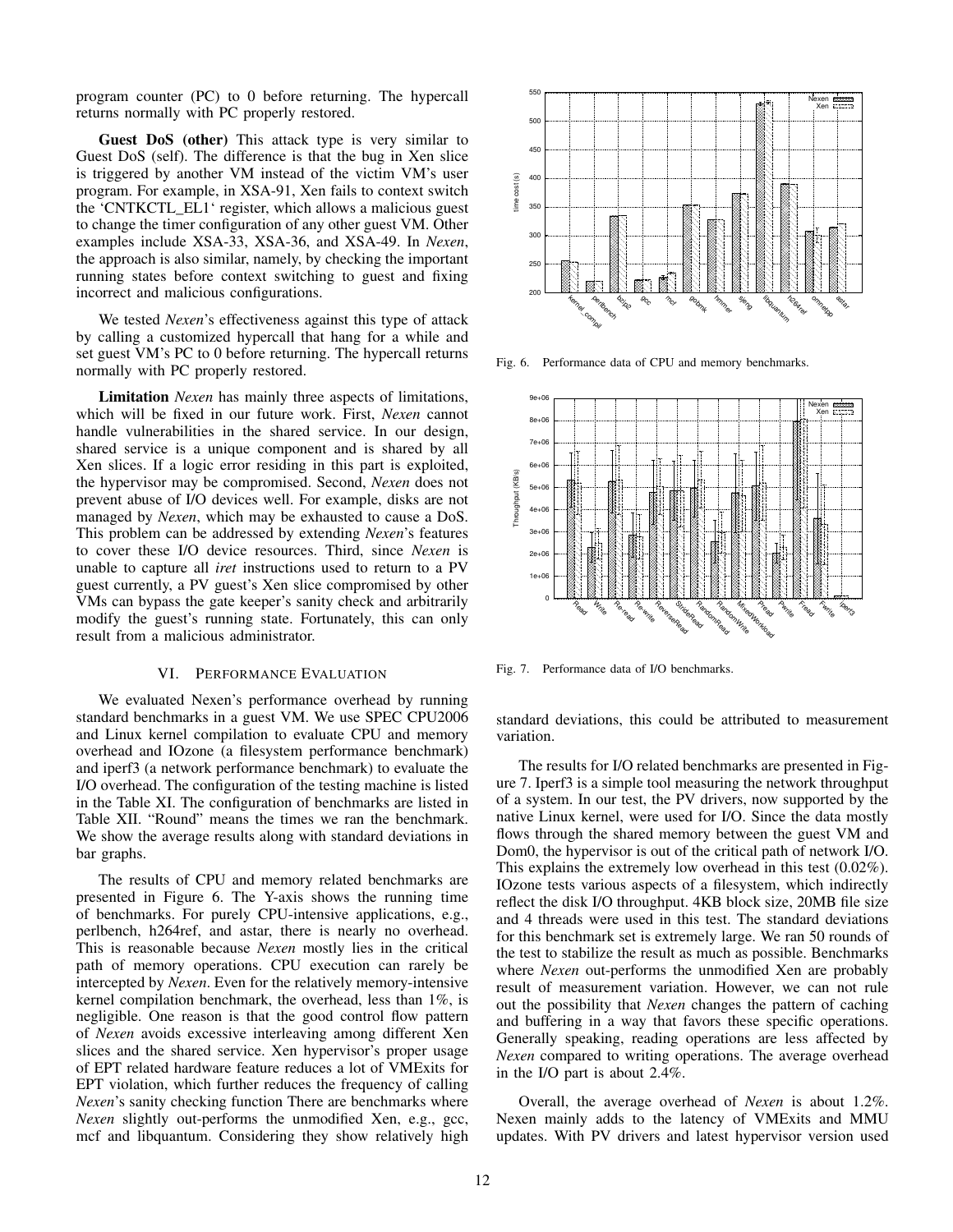## TABLE IX. CASE STUDY ON DIFFERENT RESULTS AND TYPES OF ATTACKS.

| XSA-111 (CVE-2014-8866). A piece of hypercall parameter translation code assumes that only the lower 32 bits of a<br>False<br>6<br><b>BUG_ON</b><br>64-bit register variable are used, violation of which will trigger a BUG_ON that kills the hypervisor. This condition can be<br>deliberately violated by an HVM guest by temporarily changing to 64-bit mode and pass an invalid 64-bit parameter. In<br>Host DoS<br>Nexen, the vulnerable code runs in the context of a Xen slice because it can only be invoked by a memory management<br>hypercall. The modified BUG_ON logic will only kill current Xen slice VM when it is triggered.<br>General Fault<br>9<br>XSA-44 (CVE-2014-1917). The logic processing SYSENTER instruction fails to clear NT flag in EFLAGS register, which<br>will lead to a nested GP fault in some situations. This is considered by the original Xen a fatal fault, and will cause the<br>hypervisor to crash. In Nexen, the vulnerable code runs in the context of a Xen slice because it, is part of code emulation<br>subsystem. The modified GP fault handler will kill only the current Xen slice and VM in this situation.<br>26<br>CVE-2014-3967 (one of two CVEs in XSA-96). The implementation of a HVM control operation (HVMOP inject msi)<br>Page Fault<br>fails to do sufficient check for possible conditions of an IRQ. This allows a NULL pointer to be de-referenced, which will<br>lead to a page fault that crashes the hypervisor. In Nexen, this piece of code runs in the context of a Xen slice because it<br>is part of code emulation subsystem. The modified page fault handler will kill only the current Xen slice and VM after<br>the fault.<br>Live Lock<br>9<br>XSA-5 (CVE-2011-3131). A VM directly controlling a PCI(E) device could issue DMA request to an invalid address.<br>Although this request will be properly rejected, the error handling logic is not preemptable and takes quite some time.<br>Repeating this invalid operation will live lock the CPU. In unmodified Xen, the hypervisor will probably be hung and<br>result in a DoS. In Nexen, this piece of code belongs to the I/O subsystem, which runs in Xen slice context. The CPU<br>under attack will be detected by the watchdog due to losing response for a long time. The NMI sent by the watchdog will<br>interrupt the task and its handler will kill the attacker's Xen slice and VM.<br>Dead Lock<br>4<br>XSA-74 (CVE-2013-4553). The two locks 'page_alloc_lock' and 'mm_rwlock' are not always taken in the same order.<br>A malicious guest could possibly trigger a deadlock due to this flaw, leading to a host DoS in the unmodified Xen. In<br>Nexen, this piece of code, although deprecated now, should belong to domain control subsystem in Xen slice context. The<br>deadlock will cause one or more CPUs to lose response and trigger watchdog's NMI. Its handler will kill the attacker's<br>Xen slice and VM.<br>Infinite Loop<br>XSA-150 (CVE-2015-7970). Under certain circumstance, the hypervisor will search an HVM domain in Populate-on-<br>8<br>Demand mode for memory to reclaim. This operation runs without preemption. The guest VM could manipulate its<br>memory in a way that the search becomes a liner scanning, which will hang the hypervisor for a long time. In unmodified<br>Xen, this means a host DoS. In Nexen, this logic, belonging to memory management subsystem, works in the context of<br>Xen slice. Similar to previous examples, the task will be interrupted by watchdog's NMI and the attacker's Xen slice and<br>VM will get killed in the handler.<br>XSA-149 (CVE-2015-7969). The VCPU pointer array in a domain data structure is not freed on domain teardown. This<br>Run Out of<br>4<br>Resource<br>memory leak, when accumulated over time, could exhaust the host's memory. In an unmodified Xen, this will lead to<br>host DoS. In Nexen, this leak will not accumulate overtime. The VCPU data structure, one of per-domain data structures,<br>is allocated by Nexen's secure allocator and assigned to the domain's Xen slice. Its memory region is recorded in the<br>allocator's memory pool along with the domain's ID. On domain teardown, the memory pool is traversed to search for all<br>memory regions bound to it. Leaked memory will be detected and recycled during this process.<br>Memory Out-<br>11<br>XSA-108. Xen's code emulation for APIC erroneously emulates read and write permissions for 1024 MSRs where there<br>Info Leak<br>are actually 256 MSRs. Although writing out of boundary is replaced by no-op which will do nothing, the read operation<br>of-boundary<br>can go beyond the page set up for APIC emulation and potentially get sensitive data from the hypervisor or other VMs. In<br>Access<br>Nexen, this piece of code runs in the context of Xen slice because it is part of code emulation subsystem. Since sensitive<br>data of other VMs and the hypervisor are all hidden (unmapped) from the Xen slice, the attacker will either read her own<br>data or read an unmapped page, which leads to a page fault that kills her own VM and Xen slice.<br>Misuse Hard-<br>XSA-52. This vulnerability appears on AMD CPU, which is different from Nexen's platform. Given an equivalent<br>3<br>ware Feature<br>implementation on that platform, this attack can be stopped. XSAVE/XSTORE, commonly used to save and restore user<br>running state, is misused so that information other than FOP, FIP and FDP x87 registers are ignored while saving and<br>restoring states with a pending exception. This leaks the running state of previous VM to the attacker. In Nexen, the gate<br>keeper has an internal save for important running states. When returning to guest, registers not restored will be detected<br>and fixed, which wipes the information left by the previous user.<br>10<br>In XSA-40, an incorrect stack pointer is set for the guest in an operation that can be triggered by a user program. In<br>Various<br>Guest<br>$DoS$ (self)<br>unmodified Xen, a malicious user could crash the guest VM by triggering this bug. In Nexen, the incorrect value of stack<br>pointer will be detected and fixed by the gate keeper before returning to the guest. The guest VM will keep working<br>normally.<br>Guest<br>In XSA-91, Xen fails to context switch the 'CNTKCTL_EL1' register, which allows a malicious guest to change the timer<br>Various<br>1<br>DoS<br>configuration of any other guest VM. This vulnerability appears on ARM platform. Given a system equivalent to Nexen<br>(other)<br>implemented on ARM, the malicious value of timer register will be detected and fixed by the gate keeper before returning<br>to the victim guest VM. The guest VM will keep working normally. | <b>Result</b> | <b>Attack Type</b> | <b>Number</b> | <b>Case Studies</b> |
|---------------------------------------------------------------------------------------------------------------------------------------------------------------------------------------------------------------------------------------------------------------------------------------------------------------------------------------------------------------------------------------------------------------------------------------------------------------------------------------------------------------------------------------------------------------------------------------------------------------------------------------------------------------------------------------------------------------------------------------------------------------------------------------------------------------------------------------------------------------------------------------------------------------------------------------------------------------------------------------------------------------------------------------------------------------------------------------------------------------------------------------------------------------------------------------------------------------------------------------------------------------------------------------------------------------------------------------------------------------------------------------------------------------------------------------------------------------------------------------------------------------------------------------------------------------------------------------------------------------------------------------------------------------------------------------------------------------------------------------------------------------------------------------------------------------------------------------------------------------------------------------------------------------------------------------------------------------------------------------------------------------------------------------------------------------------------------------------------------------------------------------------------------------------------------------------------------------------------------------------------------------------------------------------------------------------------------------------------------------------------------------------------------------------------------------------------------------------------------------------------------------------------------------------------------------------------------------------------------------------------------------------------------------------------------------------------------------------------------------------------------------------------------------------------------------------------------------------------------------------------------------------------------------------------------------------------------------------------------------------------------------------------------------------------------------------------------------------------------------------------------------------------------------------------------------------------------------------------------------------------------------------------------------------------------------------------------------------------------------------------------------------------------------------------------------------------------------------------------------------------------------------------------------------------------------------------------------------------------------------------------------------------------------------------------------------------------------------------------------------------------------------------------------------------------------------------------------------------------------------------------------------------------------------------------------------------------------------------------------------------------------------------------------------------------------------------------------------------------------------------------------------------------------------------------------------------------------------------------------------------------------------------------------------------------------------------------------------------------------------------------------------------------------------------------------------------------------------------------------------------------------------------------------------------------------------------------------------------------------------------------------------------------------------------------------------------------------------------------------------------------------------------------------------------------------------------------------------------------------------------------------------------------------------------------------------------------------------------------------------------------------------------------------------------------------------------------------------------------------------------------------------------------------------------------------------------------------------------------------------------------------------------------------------------------------------------------------------------------------------------------------------------------------------------------------------------------------------------------------------------------------------------------------------------------------------------------------------------------------------------------------------------------------------------------------------------------------------------------------------------------------------------------------------------------------------------------------------------------------------------------------------------------------------------------------------------------------------------------------------------------------------------------------------------------------------------------------------------------------------------------------------------------------------------------------------------------------------------------------------------------------------------------------------------------------------------------------------------------------------------------------------------------------------------------------------------------------------------------------------------------------------------------------------------------------------------------------------------------------------------------------------------------------------------------------------------------------------------------------------------------------------------------------------------------------------------------------------------------------------------------------|---------------|--------------------|---------------|---------------------|
|                                                                                                                                                                                                                                                                                                                                                                                                                                                                                                                                                                                                                                                                                                                                                                                                                                                                                                                                                                                                                                                                                                                                                                                                                                                                                                                                                                                                                                                                                                                                                                                                                                                                                                                                                                                                                                                                                                                                                                                                                                                                                                                                                                                                                                                                                                                                                                                                                                                                                                                                                                                                                                                                                                                                                                                                                                                                                                                                                                                                                                                                                                                                                                                                                                                                                                                                                                                                                                                                                                                                                                                                                                                                                                                                                                                                                                                                                                                                                                                                                                                                                                                                                                                                                                                                                                                                                                                                                                                                                                                                                                                                                                                                                                                                                                                                                                                                                                                                                                                                                                                                                                                                                                                                                                                                                                                                                                                                                                                                                                                                                                                                                                                                                                                                                                                                                                                                                                                                                                                                                                                                                                                                                                                                                                                                                                                                                                                                                                                                                                                                                                                                                                                                                                                                                                                                                                                                                       |               |                    |               |                     |
|                                                                                                                                                                                                                                                                                                                                                                                                                                                                                                                                                                                                                                                                                                                                                                                                                                                                                                                                                                                                                                                                                                                                                                                                                                                                                                                                                                                                                                                                                                                                                                                                                                                                                                                                                                                                                                                                                                                                                                                                                                                                                                                                                                                                                                                                                                                                                                                                                                                                                                                                                                                                                                                                                                                                                                                                                                                                                                                                                                                                                                                                                                                                                                                                                                                                                                                                                                                                                                                                                                                                                                                                                                                                                                                                                                                                                                                                                                                                                                                                                                                                                                                                                                                                                                                                                                                                                                                                                                                                                                                                                                                                                                                                                                                                                                                                                                                                                                                                                                                                                                                                                                                                                                                                                                                                                                                                                                                                                                                                                                                                                                                                                                                                                                                                                                                                                                                                                                                                                                                                                                                                                                                                                                                                                                                                                                                                                                                                                                                                                                                                                                                                                                                                                                                                                                                                                                                                                       |               |                    |               |                     |
|                                                                                                                                                                                                                                                                                                                                                                                                                                                                                                                                                                                                                                                                                                                                                                                                                                                                                                                                                                                                                                                                                                                                                                                                                                                                                                                                                                                                                                                                                                                                                                                                                                                                                                                                                                                                                                                                                                                                                                                                                                                                                                                                                                                                                                                                                                                                                                                                                                                                                                                                                                                                                                                                                                                                                                                                                                                                                                                                                                                                                                                                                                                                                                                                                                                                                                                                                                                                                                                                                                                                                                                                                                                                                                                                                                                                                                                                                                                                                                                                                                                                                                                                                                                                                                                                                                                                                                                                                                                                                                                                                                                                                                                                                                                                                                                                                                                                                                                                                                                                                                                                                                                                                                                                                                                                                                                                                                                                                                                                                                                                                                                                                                                                                                                                                                                                                                                                                                                                                                                                                                                                                                                                                                                                                                                                                                                                                                                                                                                                                                                                                                                                                                                                                                                                                                                                                                                                                       |               |                    |               |                     |
|                                                                                                                                                                                                                                                                                                                                                                                                                                                                                                                                                                                                                                                                                                                                                                                                                                                                                                                                                                                                                                                                                                                                                                                                                                                                                                                                                                                                                                                                                                                                                                                                                                                                                                                                                                                                                                                                                                                                                                                                                                                                                                                                                                                                                                                                                                                                                                                                                                                                                                                                                                                                                                                                                                                                                                                                                                                                                                                                                                                                                                                                                                                                                                                                                                                                                                                                                                                                                                                                                                                                                                                                                                                                                                                                                                                                                                                                                                                                                                                                                                                                                                                                                                                                                                                                                                                                                                                                                                                                                                                                                                                                                                                                                                                                                                                                                                                                                                                                                                                                                                                                                                                                                                                                                                                                                                                                                                                                                                                                                                                                                                                                                                                                                                                                                                                                                                                                                                                                                                                                                                                                                                                                                                                                                                                                                                                                                                                                                                                                                                                                                                                                                                                                                                                                                                                                                                                                                       |               |                    |               |                     |
|                                                                                                                                                                                                                                                                                                                                                                                                                                                                                                                                                                                                                                                                                                                                                                                                                                                                                                                                                                                                                                                                                                                                                                                                                                                                                                                                                                                                                                                                                                                                                                                                                                                                                                                                                                                                                                                                                                                                                                                                                                                                                                                                                                                                                                                                                                                                                                                                                                                                                                                                                                                                                                                                                                                                                                                                                                                                                                                                                                                                                                                                                                                                                                                                                                                                                                                                                                                                                                                                                                                                                                                                                                                                                                                                                                                                                                                                                                                                                                                                                                                                                                                                                                                                                                                                                                                                                                                                                                                                                                                                                                                                                                                                                                                                                                                                                                                                                                                                                                                                                                                                                                                                                                                                                                                                                                                                                                                                                                                                                                                                                                                                                                                                                                                                                                                                                                                                                                                                                                                                                                                                                                                                                                                                                                                                                                                                                                                                                                                                                                                                                                                                                                                                                                                                                                                                                                                                                       |               |                    |               |                     |
|                                                                                                                                                                                                                                                                                                                                                                                                                                                                                                                                                                                                                                                                                                                                                                                                                                                                                                                                                                                                                                                                                                                                                                                                                                                                                                                                                                                                                                                                                                                                                                                                                                                                                                                                                                                                                                                                                                                                                                                                                                                                                                                                                                                                                                                                                                                                                                                                                                                                                                                                                                                                                                                                                                                                                                                                                                                                                                                                                                                                                                                                                                                                                                                                                                                                                                                                                                                                                                                                                                                                                                                                                                                                                                                                                                                                                                                                                                                                                                                                                                                                                                                                                                                                                                                                                                                                                                                                                                                                                                                                                                                                                                                                                                                                                                                                                                                                                                                                                                                                                                                                                                                                                                                                                                                                                                                                                                                                                                                                                                                                                                                                                                                                                                                                                                                                                                                                                                                                                                                                                                                                                                                                                                                                                                                                                                                                                                                                                                                                                                                                                                                                                                                                                                                                                                                                                                                                                       |               |                    |               |                     |
|                                                                                                                                                                                                                                                                                                                                                                                                                                                                                                                                                                                                                                                                                                                                                                                                                                                                                                                                                                                                                                                                                                                                                                                                                                                                                                                                                                                                                                                                                                                                                                                                                                                                                                                                                                                                                                                                                                                                                                                                                                                                                                                                                                                                                                                                                                                                                                                                                                                                                                                                                                                                                                                                                                                                                                                                                                                                                                                                                                                                                                                                                                                                                                                                                                                                                                                                                                                                                                                                                                                                                                                                                                                                                                                                                                                                                                                                                                                                                                                                                                                                                                                                                                                                                                                                                                                                                                                                                                                                                                                                                                                                                                                                                                                                                                                                                                                                                                                                                                                                                                                                                                                                                                                                                                                                                                                                                                                                                                                                                                                                                                                                                                                                                                                                                                                                                                                                                                                                                                                                                                                                                                                                                                                                                                                                                                                                                                                                                                                                                                                                                                                                                                                                                                                                                                                                                                                                                       |               |                    |               |                     |
|                                                                                                                                                                                                                                                                                                                                                                                                                                                                                                                                                                                                                                                                                                                                                                                                                                                                                                                                                                                                                                                                                                                                                                                                                                                                                                                                                                                                                                                                                                                                                                                                                                                                                                                                                                                                                                                                                                                                                                                                                                                                                                                                                                                                                                                                                                                                                                                                                                                                                                                                                                                                                                                                                                                                                                                                                                                                                                                                                                                                                                                                                                                                                                                                                                                                                                                                                                                                                                                                                                                                                                                                                                                                                                                                                                                                                                                                                                                                                                                                                                                                                                                                                                                                                                                                                                                                                                                                                                                                                                                                                                                                                                                                                                                                                                                                                                                                                                                                                                                                                                                                                                                                                                                                                                                                                                                                                                                                                                                                                                                                                                                                                                                                                                                                                                                                                                                                                                                                                                                                                                                                                                                                                                                                                                                                                                                                                                                                                                                                                                                                                                                                                                                                                                                                                                                                                                                                                       |               |                    |               |                     |
|                                                                                                                                                                                                                                                                                                                                                                                                                                                                                                                                                                                                                                                                                                                                                                                                                                                                                                                                                                                                                                                                                                                                                                                                                                                                                                                                                                                                                                                                                                                                                                                                                                                                                                                                                                                                                                                                                                                                                                                                                                                                                                                                                                                                                                                                                                                                                                                                                                                                                                                                                                                                                                                                                                                                                                                                                                                                                                                                                                                                                                                                                                                                                                                                                                                                                                                                                                                                                                                                                                                                                                                                                                                                                                                                                                                                                                                                                                                                                                                                                                                                                                                                                                                                                                                                                                                                                                                                                                                                                                                                                                                                                                                                                                                                                                                                                                                                                                                                                                                                                                                                                                                                                                                                                                                                                                                                                                                                                                                                                                                                                                                                                                                                                                                                                                                                                                                                                                                                                                                                                                                                                                                                                                                                                                                                                                                                                                                                                                                                                                                                                                                                                                                                                                                                                                                                                                                                                       |               |                    |               |                     |
|                                                                                                                                                                                                                                                                                                                                                                                                                                                                                                                                                                                                                                                                                                                                                                                                                                                                                                                                                                                                                                                                                                                                                                                                                                                                                                                                                                                                                                                                                                                                                                                                                                                                                                                                                                                                                                                                                                                                                                                                                                                                                                                                                                                                                                                                                                                                                                                                                                                                                                                                                                                                                                                                                                                                                                                                                                                                                                                                                                                                                                                                                                                                                                                                                                                                                                                                                                                                                                                                                                                                                                                                                                                                                                                                                                                                                                                                                                                                                                                                                                                                                                                                                                                                                                                                                                                                                                                                                                                                                                                                                                                                                                                                                                                                                                                                                                                                                                                                                                                                                                                                                                                                                                                                                                                                                                                                                                                                                                                                                                                                                                                                                                                                                                                                                                                                                                                                                                                                                                                                                                                                                                                                                                                                                                                                                                                                                                                                                                                                                                                                                                                                                                                                                                                                                                                                                                                                                       |               |                    |               |                     |
|                                                                                                                                                                                                                                                                                                                                                                                                                                                                                                                                                                                                                                                                                                                                                                                                                                                                                                                                                                                                                                                                                                                                                                                                                                                                                                                                                                                                                                                                                                                                                                                                                                                                                                                                                                                                                                                                                                                                                                                                                                                                                                                                                                                                                                                                                                                                                                                                                                                                                                                                                                                                                                                                                                                                                                                                                                                                                                                                                                                                                                                                                                                                                                                                                                                                                                                                                                                                                                                                                                                                                                                                                                                                                                                                                                                                                                                                                                                                                                                                                                                                                                                                                                                                                                                                                                                                                                                                                                                                                                                                                                                                                                                                                                                                                                                                                                                                                                                                                                                                                                                                                                                                                                                                                                                                                                                                                                                                                                                                                                                                                                                                                                                                                                                                                                                                                                                                                                                                                                                                                                                                                                                                                                                                                                                                                                                                                                                                                                                                                                                                                                                                                                                                                                                                                                                                                                                                                       |               |                    |               |                     |
|                                                                                                                                                                                                                                                                                                                                                                                                                                                                                                                                                                                                                                                                                                                                                                                                                                                                                                                                                                                                                                                                                                                                                                                                                                                                                                                                                                                                                                                                                                                                                                                                                                                                                                                                                                                                                                                                                                                                                                                                                                                                                                                                                                                                                                                                                                                                                                                                                                                                                                                                                                                                                                                                                                                                                                                                                                                                                                                                                                                                                                                                                                                                                                                                                                                                                                                                                                                                                                                                                                                                                                                                                                                                                                                                                                                                                                                                                                                                                                                                                                                                                                                                                                                                                                                                                                                                                                                                                                                                                                                                                                                                                                                                                                                                                                                                                                                                                                                                                                                                                                                                                                                                                                                                                                                                                                                                                                                                                                                                                                                                                                                                                                                                                                                                                                                                                                                                                                                                                                                                                                                                                                                                                                                                                                                                                                                                                                                                                                                                                                                                                                                                                                                                                                                                                                                                                                                                                       |               |                    |               |                     |
|                                                                                                                                                                                                                                                                                                                                                                                                                                                                                                                                                                                                                                                                                                                                                                                                                                                                                                                                                                                                                                                                                                                                                                                                                                                                                                                                                                                                                                                                                                                                                                                                                                                                                                                                                                                                                                                                                                                                                                                                                                                                                                                                                                                                                                                                                                                                                                                                                                                                                                                                                                                                                                                                                                                                                                                                                                                                                                                                                                                                                                                                                                                                                                                                                                                                                                                                                                                                                                                                                                                                                                                                                                                                                                                                                                                                                                                                                                                                                                                                                                                                                                                                                                                                                                                                                                                                                                                                                                                                                                                                                                                                                                                                                                                                                                                                                                                                                                                                                                                                                                                                                                                                                                                                                                                                                                                                                                                                                                                                                                                                                                                                                                                                                                                                                                                                                                                                                                                                                                                                                                                                                                                                                                                                                                                                                                                                                                                                                                                                                                                                                                                                                                                                                                                                                                                                                                                                                       |               |                    |               |                     |
|                                                                                                                                                                                                                                                                                                                                                                                                                                                                                                                                                                                                                                                                                                                                                                                                                                                                                                                                                                                                                                                                                                                                                                                                                                                                                                                                                                                                                                                                                                                                                                                                                                                                                                                                                                                                                                                                                                                                                                                                                                                                                                                                                                                                                                                                                                                                                                                                                                                                                                                                                                                                                                                                                                                                                                                                                                                                                                                                                                                                                                                                                                                                                                                                                                                                                                                                                                                                                                                                                                                                                                                                                                                                                                                                                                                                                                                                                                                                                                                                                                                                                                                                                                                                                                                                                                                                                                                                                                                                                                                                                                                                                                                                                                                                                                                                                                                                                                                                                                                                                                                                                                                                                                                                                                                                                                                                                                                                                                                                                                                                                                                                                                                                                                                                                                                                                                                                                                                                                                                                                                                                                                                                                                                                                                                                                                                                                                                                                                                                                                                                                                                                                                                                                                                                                                                                                                                                                       |               |                    |               |                     |
|                                                                                                                                                                                                                                                                                                                                                                                                                                                                                                                                                                                                                                                                                                                                                                                                                                                                                                                                                                                                                                                                                                                                                                                                                                                                                                                                                                                                                                                                                                                                                                                                                                                                                                                                                                                                                                                                                                                                                                                                                                                                                                                                                                                                                                                                                                                                                                                                                                                                                                                                                                                                                                                                                                                                                                                                                                                                                                                                                                                                                                                                                                                                                                                                                                                                                                                                                                                                                                                                                                                                                                                                                                                                                                                                                                                                                                                                                                                                                                                                                                                                                                                                                                                                                                                                                                                                                                                                                                                                                                                                                                                                                                                                                                                                                                                                                                                                                                                                                                                                                                                                                                                                                                                                                                                                                                                                                                                                                                                                                                                                                                                                                                                                                                                                                                                                                                                                                                                                                                                                                                                                                                                                                                                                                                                                                                                                                                                                                                                                                                                                                                                                                                                                                                                                                                                                                                                                                       |               |                    |               |                     |
|                                                                                                                                                                                                                                                                                                                                                                                                                                                                                                                                                                                                                                                                                                                                                                                                                                                                                                                                                                                                                                                                                                                                                                                                                                                                                                                                                                                                                                                                                                                                                                                                                                                                                                                                                                                                                                                                                                                                                                                                                                                                                                                                                                                                                                                                                                                                                                                                                                                                                                                                                                                                                                                                                                                                                                                                                                                                                                                                                                                                                                                                                                                                                                                                                                                                                                                                                                                                                                                                                                                                                                                                                                                                                                                                                                                                                                                                                                                                                                                                                                                                                                                                                                                                                                                                                                                                                                                                                                                                                                                                                                                                                                                                                                                                                                                                                                                                                                                                                                                                                                                                                                                                                                                                                                                                                                                                                                                                                                                                                                                                                                                                                                                                                                                                                                                                                                                                                                                                                                                                                                                                                                                                                                                                                                                                                                                                                                                                                                                                                                                                                                                                                                                                                                                                                                                                                                                                                       |               |                    |               |                     |
|                                                                                                                                                                                                                                                                                                                                                                                                                                                                                                                                                                                                                                                                                                                                                                                                                                                                                                                                                                                                                                                                                                                                                                                                                                                                                                                                                                                                                                                                                                                                                                                                                                                                                                                                                                                                                                                                                                                                                                                                                                                                                                                                                                                                                                                                                                                                                                                                                                                                                                                                                                                                                                                                                                                                                                                                                                                                                                                                                                                                                                                                                                                                                                                                                                                                                                                                                                                                                                                                                                                                                                                                                                                                                                                                                                                                                                                                                                                                                                                                                                                                                                                                                                                                                                                                                                                                                                                                                                                                                                                                                                                                                                                                                                                                                                                                                                                                                                                                                                                                                                                                                                                                                                                                                                                                                                                                                                                                                                                                                                                                                                                                                                                                                                                                                                                                                                                                                                                                                                                                                                                                                                                                                                                                                                                                                                                                                                                                                                                                                                                                                                                                                                                                                                                                                                                                                                                                                       |               |                    |               |                     |
|                                                                                                                                                                                                                                                                                                                                                                                                                                                                                                                                                                                                                                                                                                                                                                                                                                                                                                                                                                                                                                                                                                                                                                                                                                                                                                                                                                                                                                                                                                                                                                                                                                                                                                                                                                                                                                                                                                                                                                                                                                                                                                                                                                                                                                                                                                                                                                                                                                                                                                                                                                                                                                                                                                                                                                                                                                                                                                                                                                                                                                                                                                                                                                                                                                                                                                                                                                                                                                                                                                                                                                                                                                                                                                                                                                                                                                                                                                                                                                                                                                                                                                                                                                                                                                                                                                                                                                                                                                                                                                                                                                                                                                                                                                                                                                                                                                                                                                                                                                                                                                                                                                                                                                                                                                                                                                                                                                                                                                                                                                                                                                                                                                                                                                                                                                                                                                                                                                                                                                                                                                                                                                                                                                                                                                                                                                                                                                                                                                                                                                                                                                                                                                                                                                                                                                                                                                                                                       |               |                    |               |                     |
|                                                                                                                                                                                                                                                                                                                                                                                                                                                                                                                                                                                                                                                                                                                                                                                                                                                                                                                                                                                                                                                                                                                                                                                                                                                                                                                                                                                                                                                                                                                                                                                                                                                                                                                                                                                                                                                                                                                                                                                                                                                                                                                                                                                                                                                                                                                                                                                                                                                                                                                                                                                                                                                                                                                                                                                                                                                                                                                                                                                                                                                                                                                                                                                                                                                                                                                                                                                                                                                                                                                                                                                                                                                                                                                                                                                                                                                                                                                                                                                                                                                                                                                                                                                                                                                                                                                                                                                                                                                                                                                                                                                                                                                                                                                                                                                                                                                                                                                                                                                                                                                                                                                                                                                                                                                                                                                                                                                                                                                                                                                                                                                                                                                                                                                                                                                                                                                                                                                                                                                                                                                                                                                                                                                                                                                                                                                                                                                                                                                                                                                                                                                                                                                                                                                                                                                                                                                                                       |               |                    |               |                     |
|                                                                                                                                                                                                                                                                                                                                                                                                                                                                                                                                                                                                                                                                                                                                                                                                                                                                                                                                                                                                                                                                                                                                                                                                                                                                                                                                                                                                                                                                                                                                                                                                                                                                                                                                                                                                                                                                                                                                                                                                                                                                                                                                                                                                                                                                                                                                                                                                                                                                                                                                                                                                                                                                                                                                                                                                                                                                                                                                                                                                                                                                                                                                                                                                                                                                                                                                                                                                                                                                                                                                                                                                                                                                                                                                                                                                                                                                                                                                                                                                                                                                                                                                                                                                                                                                                                                                                                                                                                                                                                                                                                                                                                                                                                                                                                                                                                                                                                                                                                                                                                                                                                                                                                                                                                                                                                                                                                                                                                                                                                                                                                                                                                                                                                                                                                                                                                                                                                                                                                                                                                                                                                                                                                                                                                                                                                                                                                                                                                                                                                                                                                                                                                                                                                                                                                                                                                                                                       |               |                    |               |                     |
|                                                                                                                                                                                                                                                                                                                                                                                                                                                                                                                                                                                                                                                                                                                                                                                                                                                                                                                                                                                                                                                                                                                                                                                                                                                                                                                                                                                                                                                                                                                                                                                                                                                                                                                                                                                                                                                                                                                                                                                                                                                                                                                                                                                                                                                                                                                                                                                                                                                                                                                                                                                                                                                                                                                                                                                                                                                                                                                                                                                                                                                                                                                                                                                                                                                                                                                                                                                                                                                                                                                                                                                                                                                                                                                                                                                                                                                                                                                                                                                                                                                                                                                                                                                                                                                                                                                                                                                                                                                                                                                                                                                                                                                                                                                                                                                                                                                                                                                                                                                                                                                                                                                                                                                                                                                                                                                                                                                                                                                                                                                                                                                                                                                                                                                                                                                                                                                                                                                                                                                                                                                                                                                                                                                                                                                                                                                                                                                                                                                                                                                                                                                                                                                                                                                                                                                                                                                                                       |               |                    |               |                     |
|                                                                                                                                                                                                                                                                                                                                                                                                                                                                                                                                                                                                                                                                                                                                                                                                                                                                                                                                                                                                                                                                                                                                                                                                                                                                                                                                                                                                                                                                                                                                                                                                                                                                                                                                                                                                                                                                                                                                                                                                                                                                                                                                                                                                                                                                                                                                                                                                                                                                                                                                                                                                                                                                                                                                                                                                                                                                                                                                                                                                                                                                                                                                                                                                                                                                                                                                                                                                                                                                                                                                                                                                                                                                                                                                                                                                                                                                                                                                                                                                                                                                                                                                                                                                                                                                                                                                                                                                                                                                                                                                                                                                                                                                                                                                                                                                                                                                                                                                                                                                                                                                                                                                                                                                                                                                                                                                                                                                                                                                                                                                                                                                                                                                                                                                                                                                                                                                                                                                                                                                                                                                                                                                                                                                                                                                                                                                                                                                                                                                                                                                                                                                                                                                                                                                                                                                                                                                                       |               |                    |               |                     |
|                                                                                                                                                                                                                                                                                                                                                                                                                                                                                                                                                                                                                                                                                                                                                                                                                                                                                                                                                                                                                                                                                                                                                                                                                                                                                                                                                                                                                                                                                                                                                                                                                                                                                                                                                                                                                                                                                                                                                                                                                                                                                                                                                                                                                                                                                                                                                                                                                                                                                                                                                                                                                                                                                                                                                                                                                                                                                                                                                                                                                                                                                                                                                                                                                                                                                                                                                                                                                                                                                                                                                                                                                                                                                                                                                                                                                                                                                                                                                                                                                                                                                                                                                                                                                                                                                                                                                                                                                                                                                                                                                                                                                                                                                                                                                                                                                                                                                                                                                                                                                                                                                                                                                                                                                                                                                                                                                                                                                                                                                                                                                                                                                                                                                                                                                                                                                                                                                                                                                                                                                                                                                                                                                                                                                                                                                                                                                                                                                                                                                                                                                                                                                                                                                                                                                                                                                                                                                       |               |                    |               |                     |
|                                                                                                                                                                                                                                                                                                                                                                                                                                                                                                                                                                                                                                                                                                                                                                                                                                                                                                                                                                                                                                                                                                                                                                                                                                                                                                                                                                                                                                                                                                                                                                                                                                                                                                                                                                                                                                                                                                                                                                                                                                                                                                                                                                                                                                                                                                                                                                                                                                                                                                                                                                                                                                                                                                                                                                                                                                                                                                                                                                                                                                                                                                                                                                                                                                                                                                                                                                                                                                                                                                                                                                                                                                                                                                                                                                                                                                                                                                                                                                                                                                                                                                                                                                                                                                                                                                                                                                                                                                                                                                                                                                                                                                                                                                                                                                                                                                                                                                                                                                                                                                                                                                                                                                                                                                                                                                                                                                                                                                                                                                                                                                                                                                                                                                                                                                                                                                                                                                                                                                                                                                                                                                                                                                                                                                                                                                                                                                                                                                                                                                                                                                                                                                                                                                                                                                                                                                                                                       |               |                    |               |                     |
|                                                                                                                                                                                                                                                                                                                                                                                                                                                                                                                                                                                                                                                                                                                                                                                                                                                                                                                                                                                                                                                                                                                                                                                                                                                                                                                                                                                                                                                                                                                                                                                                                                                                                                                                                                                                                                                                                                                                                                                                                                                                                                                                                                                                                                                                                                                                                                                                                                                                                                                                                                                                                                                                                                                                                                                                                                                                                                                                                                                                                                                                                                                                                                                                                                                                                                                                                                                                                                                                                                                                                                                                                                                                                                                                                                                                                                                                                                                                                                                                                                                                                                                                                                                                                                                                                                                                                                                                                                                                                                                                                                                                                                                                                                                                                                                                                                                                                                                                                                                                                                                                                                                                                                                                                                                                                                                                                                                                                                                                                                                                                                                                                                                                                                                                                                                                                                                                                                                                                                                                                                                                                                                                                                                                                                                                                                                                                                                                                                                                                                                                                                                                                                                                                                                                                                                                                                                                                       |               |                    |               |                     |
|                                                                                                                                                                                                                                                                                                                                                                                                                                                                                                                                                                                                                                                                                                                                                                                                                                                                                                                                                                                                                                                                                                                                                                                                                                                                                                                                                                                                                                                                                                                                                                                                                                                                                                                                                                                                                                                                                                                                                                                                                                                                                                                                                                                                                                                                                                                                                                                                                                                                                                                                                                                                                                                                                                                                                                                                                                                                                                                                                                                                                                                                                                                                                                                                                                                                                                                                                                                                                                                                                                                                                                                                                                                                                                                                                                                                                                                                                                                                                                                                                                                                                                                                                                                                                                                                                                                                                                                                                                                                                                                                                                                                                                                                                                                                                                                                                                                                                                                                                                                                                                                                                                                                                                                                                                                                                                                                                                                                                                                                                                                                                                                                                                                                                                                                                                                                                                                                                                                                                                                                                                                                                                                                                                                                                                                                                                                                                                                                                                                                                                                                                                                                                                                                                                                                                                                                                                                                                       |               |                    |               |                     |
|                                                                                                                                                                                                                                                                                                                                                                                                                                                                                                                                                                                                                                                                                                                                                                                                                                                                                                                                                                                                                                                                                                                                                                                                                                                                                                                                                                                                                                                                                                                                                                                                                                                                                                                                                                                                                                                                                                                                                                                                                                                                                                                                                                                                                                                                                                                                                                                                                                                                                                                                                                                                                                                                                                                                                                                                                                                                                                                                                                                                                                                                                                                                                                                                                                                                                                                                                                                                                                                                                                                                                                                                                                                                                                                                                                                                                                                                                                                                                                                                                                                                                                                                                                                                                                                                                                                                                                                                                                                                                                                                                                                                                                                                                                                                                                                                                                                                                                                                                                                                                                                                                                                                                                                                                                                                                                                                                                                                                                                                                                                                                                                                                                                                                                                                                                                                                                                                                                                                                                                                                                                                                                                                                                                                                                                                                                                                                                                                                                                                                                                                                                                                                                                                                                                                                                                                                                                                                       |               |                    |               |                     |
|                                                                                                                                                                                                                                                                                                                                                                                                                                                                                                                                                                                                                                                                                                                                                                                                                                                                                                                                                                                                                                                                                                                                                                                                                                                                                                                                                                                                                                                                                                                                                                                                                                                                                                                                                                                                                                                                                                                                                                                                                                                                                                                                                                                                                                                                                                                                                                                                                                                                                                                                                                                                                                                                                                                                                                                                                                                                                                                                                                                                                                                                                                                                                                                                                                                                                                                                                                                                                                                                                                                                                                                                                                                                                                                                                                                                                                                                                                                                                                                                                                                                                                                                                                                                                                                                                                                                                                                                                                                                                                                                                                                                                                                                                                                                                                                                                                                                                                                                                                                                                                                                                                                                                                                                                                                                                                                                                                                                                                                                                                                                                                                                                                                                                                                                                                                                                                                                                                                                                                                                                                                                                                                                                                                                                                                                                                                                                                                                                                                                                                                                                                                                                                                                                                                                                                                                                                                                                       |               |                    |               |                     |
|                                                                                                                                                                                                                                                                                                                                                                                                                                                                                                                                                                                                                                                                                                                                                                                                                                                                                                                                                                                                                                                                                                                                                                                                                                                                                                                                                                                                                                                                                                                                                                                                                                                                                                                                                                                                                                                                                                                                                                                                                                                                                                                                                                                                                                                                                                                                                                                                                                                                                                                                                                                                                                                                                                                                                                                                                                                                                                                                                                                                                                                                                                                                                                                                                                                                                                                                                                                                                                                                                                                                                                                                                                                                                                                                                                                                                                                                                                                                                                                                                                                                                                                                                                                                                                                                                                                                                                                                                                                                                                                                                                                                                                                                                                                                                                                                                                                                                                                                                                                                                                                                                                                                                                                                                                                                                                                                                                                                                                                                                                                                                                                                                                                                                                                                                                                                                                                                                                                                                                                                                                                                                                                                                                                                                                                                                                                                                                                                                                                                                                                                                                                                                                                                                                                                                                                                                                                                                       |               |                    |               |                     |
|                                                                                                                                                                                                                                                                                                                                                                                                                                                                                                                                                                                                                                                                                                                                                                                                                                                                                                                                                                                                                                                                                                                                                                                                                                                                                                                                                                                                                                                                                                                                                                                                                                                                                                                                                                                                                                                                                                                                                                                                                                                                                                                                                                                                                                                                                                                                                                                                                                                                                                                                                                                                                                                                                                                                                                                                                                                                                                                                                                                                                                                                                                                                                                                                                                                                                                                                                                                                                                                                                                                                                                                                                                                                                                                                                                                                                                                                                                                                                                                                                                                                                                                                                                                                                                                                                                                                                                                                                                                                                                                                                                                                                                                                                                                                                                                                                                                                                                                                                                                                                                                                                                                                                                                                                                                                                                                                                                                                                                                                                                                                                                                                                                                                                                                                                                                                                                                                                                                                                                                                                                                                                                                                                                                                                                                                                                                                                                                                                                                                                                                                                                                                                                                                                                                                                                                                                                                                                       |               |                    |               |                     |
|                                                                                                                                                                                                                                                                                                                                                                                                                                                                                                                                                                                                                                                                                                                                                                                                                                                                                                                                                                                                                                                                                                                                                                                                                                                                                                                                                                                                                                                                                                                                                                                                                                                                                                                                                                                                                                                                                                                                                                                                                                                                                                                                                                                                                                                                                                                                                                                                                                                                                                                                                                                                                                                                                                                                                                                                                                                                                                                                                                                                                                                                                                                                                                                                                                                                                                                                                                                                                                                                                                                                                                                                                                                                                                                                                                                                                                                                                                                                                                                                                                                                                                                                                                                                                                                                                                                                                                                                                                                                                                                                                                                                                                                                                                                                                                                                                                                                                                                                                                                                                                                                                                                                                                                                                                                                                                                                                                                                                                                                                                                                                                                                                                                                                                                                                                                                                                                                                                                                                                                                                                                                                                                                                                                                                                                                                                                                                                                                                                                                                                                                                                                                                                                                                                                                                                                                                                                                                       |               |                    |               |                     |
|                                                                                                                                                                                                                                                                                                                                                                                                                                                                                                                                                                                                                                                                                                                                                                                                                                                                                                                                                                                                                                                                                                                                                                                                                                                                                                                                                                                                                                                                                                                                                                                                                                                                                                                                                                                                                                                                                                                                                                                                                                                                                                                                                                                                                                                                                                                                                                                                                                                                                                                                                                                                                                                                                                                                                                                                                                                                                                                                                                                                                                                                                                                                                                                                                                                                                                                                                                                                                                                                                                                                                                                                                                                                                                                                                                                                                                                                                                                                                                                                                                                                                                                                                                                                                                                                                                                                                                                                                                                                                                                                                                                                                                                                                                                                                                                                                                                                                                                                                                                                                                                                                                                                                                                                                                                                                                                                                                                                                                                                                                                                                                                                                                                                                                                                                                                                                                                                                                                                                                                                                                                                                                                                                                                                                                                                                                                                                                                                                                                                                                                                                                                                                                                                                                                                                                                                                                                                                       |               |                    |               |                     |
|                                                                                                                                                                                                                                                                                                                                                                                                                                                                                                                                                                                                                                                                                                                                                                                                                                                                                                                                                                                                                                                                                                                                                                                                                                                                                                                                                                                                                                                                                                                                                                                                                                                                                                                                                                                                                                                                                                                                                                                                                                                                                                                                                                                                                                                                                                                                                                                                                                                                                                                                                                                                                                                                                                                                                                                                                                                                                                                                                                                                                                                                                                                                                                                                                                                                                                                                                                                                                                                                                                                                                                                                                                                                                                                                                                                                                                                                                                                                                                                                                                                                                                                                                                                                                                                                                                                                                                                                                                                                                                                                                                                                                                                                                                                                                                                                                                                                                                                                                                                                                                                                                                                                                                                                                                                                                                                                                                                                                                                                                                                                                                                                                                                                                                                                                                                                                                                                                                                                                                                                                                                                                                                                                                                                                                                                                                                                                                                                                                                                                                                                                                                                                                                                                                                                                                                                                                                                                       |               |                    |               |                     |
|                                                                                                                                                                                                                                                                                                                                                                                                                                                                                                                                                                                                                                                                                                                                                                                                                                                                                                                                                                                                                                                                                                                                                                                                                                                                                                                                                                                                                                                                                                                                                                                                                                                                                                                                                                                                                                                                                                                                                                                                                                                                                                                                                                                                                                                                                                                                                                                                                                                                                                                                                                                                                                                                                                                                                                                                                                                                                                                                                                                                                                                                                                                                                                                                                                                                                                                                                                                                                                                                                                                                                                                                                                                                                                                                                                                                                                                                                                                                                                                                                                                                                                                                                                                                                                                                                                                                                                                                                                                                                                                                                                                                                                                                                                                                                                                                                                                                                                                                                                                                                                                                                                                                                                                                                                                                                                                                                                                                                                                                                                                                                                                                                                                                                                                                                                                                                                                                                                                                                                                                                                                                                                                                                                                                                                                                                                                                                                                                                                                                                                                                                                                                                                                                                                                                                                                                                                                                                       |               |                    |               |                     |
|                                                                                                                                                                                                                                                                                                                                                                                                                                                                                                                                                                                                                                                                                                                                                                                                                                                                                                                                                                                                                                                                                                                                                                                                                                                                                                                                                                                                                                                                                                                                                                                                                                                                                                                                                                                                                                                                                                                                                                                                                                                                                                                                                                                                                                                                                                                                                                                                                                                                                                                                                                                                                                                                                                                                                                                                                                                                                                                                                                                                                                                                                                                                                                                                                                                                                                                                                                                                                                                                                                                                                                                                                                                                                                                                                                                                                                                                                                                                                                                                                                                                                                                                                                                                                                                                                                                                                                                                                                                                                                                                                                                                                                                                                                                                                                                                                                                                                                                                                                                                                                                                                                                                                                                                                                                                                                                                                                                                                                                                                                                                                                                                                                                                                                                                                                                                                                                                                                                                                                                                                                                                                                                                                                                                                                                                                                                                                                                                                                                                                                                                                                                                                                                                                                                                                                                                                                                                                       |               |                    |               |                     |
|                                                                                                                                                                                                                                                                                                                                                                                                                                                                                                                                                                                                                                                                                                                                                                                                                                                                                                                                                                                                                                                                                                                                                                                                                                                                                                                                                                                                                                                                                                                                                                                                                                                                                                                                                                                                                                                                                                                                                                                                                                                                                                                                                                                                                                                                                                                                                                                                                                                                                                                                                                                                                                                                                                                                                                                                                                                                                                                                                                                                                                                                                                                                                                                                                                                                                                                                                                                                                                                                                                                                                                                                                                                                                                                                                                                                                                                                                                                                                                                                                                                                                                                                                                                                                                                                                                                                                                                                                                                                                                                                                                                                                                                                                                                                                                                                                                                                                                                                                                                                                                                                                                                                                                                                                                                                                                                                                                                                                                                                                                                                                                                                                                                                                                                                                                                                                                                                                                                                                                                                                                                                                                                                                                                                                                                                                                                                                                                                                                                                                                                                                                                                                                                                                                                                                                                                                                                                                       |               |                    |               |                     |
|                                                                                                                                                                                                                                                                                                                                                                                                                                                                                                                                                                                                                                                                                                                                                                                                                                                                                                                                                                                                                                                                                                                                                                                                                                                                                                                                                                                                                                                                                                                                                                                                                                                                                                                                                                                                                                                                                                                                                                                                                                                                                                                                                                                                                                                                                                                                                                                                                                                                                                                                                                                                                                                                                                                                                                                                                                                                                                                                                                                                                                                                                                                                                                                                                                                                                                                                                                                                                                                                                                                                                                                                                                                                                                                                                                                                                                                                                                                                                                                                                                                                                                                                                                                                                                                                                                                                                                                                                                                                                                                                                                                                                                                                                                                                                                                                                                                                                                                                                                                                                                                                                                                                                                                                                                                                                                                                                                                                                                                                                                                                                                                                                                                                                                                                                                                                                                                                                                                                                                                                                                                                                                                                                                                                                                                                                                                                                                                                                                                                                                                                                                                                                                                                                                                                                                                                                                                                                       |               |                    |               |                     |
|                                                                                                                                                                                                                                                                                                                                                                                                                                                                                                                                                                                                                                                                                                                                                                                                                                                                                                                                                                                                                                                                                                                                                                                                                                                                                                                                                                                                                                                                                                                                                                                                                                                                                                                                                                                                                                                                                                                                                                                                                                                                                                                                                                                                                                                                                                                                                                                                                                                                                                                                                                                                                                                                                                                                                                                                                                                                                                                                                                                                                                                                                                                                                                                                                                                                                                                                                                                                                                                                                                                                                                                                                                                                                                                                                                                                                                                                                                                                                                                                                                                                                                                                                                                                                                                                                                                                                                                                                                                                                                                                                                                                                                                                                                                                                                                                                                                                                                                                                                                                                                                                                                                                                                                                                                                                                                                                                                                                                                                                                                                                                                                                                                                                                                                                                                                                                                                                                                                                                                                                                                                                                                                                                                                                                                                                                                                                                                                                                                                                                                                                                                                                                                                                                                                                                                                                                                                                                       |               |                    |               |                     |
|                                                                                                                                                                                                                                                                                                                                                                                                                                                                                                                                                                                                                                                                                                                                                                                                                                                                                                                                                                                                                                                                                                                                                                                                                                                                                                                                                                                                                                                                                                                                                                                                                                                                                                                                                                                                                                                                                                                                                                                                                                                                                                                                                                                                                                                                                                                                                                                                                                                                                                                                                                                                                                                                                                                                                                                                                                                                                                                                                                                                                                                                                                                                                                                                                                                                                                                                                                                                                                                                                                                                                                                                                                                                                                                                                                                                                                                                                                                                                                                                                                                                                                                                                                                                                                                                                                                                                                                                                                                                                                                                                                                                                                                                                                                                                                                                                                                                                                                                                                                                                                                                                                                                                                                                                                                                                                                                                                                                                                                                                                                                                                                                                                                                                                                                                                                                                                                                                                                                                                                                                                                                                                                                                                                                                                                                                                                                                                                                                                                                                                                                                                                                                                                                                                                                                                                                                                                                                       |               |                    |               |                     |
|                                                                                                                                                                                                                                                                                                                                                                                                                                                                                                                                                                                                                                                                                                                                                                                                                                                                                                                                                                                                                                                                                                                                                                                                                                                                                                                                                                                                                                                                                                                                                                                                                                                                                                                                                                                                                                                                                                                                                                                                                                                                                                                                                                                                                                                                                                                                                                                                                                                                                                                                                                                                                                                                                                                                                                                                                                                                                                                                                                                                                                                                                                                                                                                                                                                                                                                                                                                                                                                                                                                                                                                                                                                                                                                                                                                                                                                                                                                                                                                                                                                                                                                                                                                                                                                                                                                                                                                                                                                                                                                                                                                                                                                                                                                                                                                                                                                                                                                                                                                                                                                                                                                                                                                                                                                                                                                                                                                                                                                                                                                                                                                                                                                                                                                                                                                                                                                                                                                                                                                                                                                                                                                                                                                                                                                                                                                                                                                                                                                                                                                                                                                                                                                                                                                                                                                                                                                                                       |               |                    |               |                     |
|                                                                                                                                                                                                                                                                                                                                                                                                                                                                                                                                                                                                                                                                                                                                                                                                                                                                                                                                                                                                                                                                                                                                                                                                                                                                                                                                                                                                                                                                                                                                                                                                                                                                                                                                                                                                                                                                                                                                                                                                                                                                                                                                                                                                                                                                                                                                                                                                                                                                                                                                                                                                                                                                                                                                                                                                                                                                                                                                                                                                                                                                                                                                                                                                                                                                                                                                                                                                                                                                                                                                                                                                                                                                                                                                                                                                                                                                                                                                                                                                                                                                                                                                                                                                                                                                                                                                                                                                                                                                                                                                                                                                                                                                                                                                                                                                                                                                                                                                                                                                                                                                                                                                                                                                                                                                                                                                                                                                                                                                                                                                                                                                                                                                                                                                                                                                                                                                                                                                                                                                                                                                                                                                                                                                                                                                                                                                                                                                                                                                                                                                                                                                                                                                                                                                                                                                                                                                                       |               |                    |               |                     |
|                                                                                                                                                                                                                                                                                                                                                                                                                                                                                                                                                                                                                                                                                                                                                                                                                                                                                                                                                                                                                                                                                                                                                                                                                                                                                                                                                                                                                                                                                                                                                                                                                                                                                                                                                                                                                                                                                                                                                                                                                                                                                                                                                                                                                                                                                                                                                                                                                                                                                                                                                                                                                                                                                                                                                                                                                                                                                                                                                                                                                                                                                                                                                                                                                                                                                                                                                                                                                                                                                                                                                                                                                                                                                                                                                                                                                                                                                                                                                                                                                                                                                                                                                                                                                                                                                                                                                                                                                                                                                                                                                                                                                                                                                                                                                                                                                                                                                                                                                                                                                                                                                                                                                                                                                                                                                                                                                                                                                                                                                                                                                                                                                                                                                                                                                                                                                                                                                                                                                                                                                                                                                                                                                                                                                                                                                                                                                                                                                                                                                                                                                                                                                                                                                                                                                                                                                                                                                       |               |                    |               |                     |
|                                                                                                                                                                                                                                                                                                                                                                                                                                                                                                                                                                                                                                                                                                                                                                                                                                                                                                                                                                                                                                                                                                                                                                                                                                                                                                                                                                                                                                                                                                                                                                                                                                                                                                                                                                                                                                                                                                                                                                                                                                                                                                                                                                                                                                                                                                                                                                                                                                                                                                                                                                                                                                                                                                                                                                                                                                                                                                                                                                                                                                                                                                                                                                                                                                                                                                                                                                                                                                                                                                                                                                                                                                                                                                                                                                                                                                                                                                                                                                                                                                                                                                                                                                                                                                                                                                                                                                                                                                                                                                                                                                                                                                                                                                                                                                                                                                                                                                                                                                                                                                                                                                                                                                                                                                                                                                                                                                                                                                                                                                                                                                                                                                                                                                                                                                                                                                                                                                                                                                                                                                                                                                                                                                                                                                                                                                                                                                                                                                                                                                                                                                                                                                                                                                                                                                                                                                                                                       |               |                    |               |                     |
|                                                                                                                                                                                                                                                                                                                                                                                                                                                                                                                                                                                                                                                                                                                                                                                                                                                                                                                                                                                                                                                                                                                                                                                                                                                                                                                                                                                                                                                                                                                                                                                                                                                                                                                                                                                                                                                                                                                                                                                                                                                                                                                                                                                                                                                                                                                                                                                                                                                                                                                                                                                                                                                                                                                                                                                                                                                                                                                                                                                                                                                                                                                                                                                                                                                                                                                                                                                                                                                                                                                                                                                                                                                                                                                                                                                                                                                                                                                                                                                                                                                                                                                                                                                                                                                                                                                                                                                                                                                                                                                                                                                                                                                                                                                                                                                                                                                                                                                                                                                                                                                                                                                                                                                                                                                                                                                                                                                                                                                                                                                                                                                                                                                                                                                                                                                                                                                                                                                                                                                                                                                                                                                                                                                                                                                                                                                                                                                                                                                                                                                                                                                                                                                                                                                                                                                                                                                                                       |               |                    |               |                     |
|                                                                                                                                                                                                                                                                                                                                                                                                                                                                                                                                                                                                                                                                                                                                                                                                                                                                                                                                                                                                                                                                                                                                                                                                                                                                                                                                                                                                                                                                                                                                                                                                                                                                                                                                                                                                                                                                                                                                                                                                                                                                                                                                                                                                                                                                                                                                                                                                                                                                                                                                                                                                                                                                                                                                                                                                                                                                                                                                                                                                                                                                                                                                                                                                                                                                                                                                                                                                                                                                                                                                                                                                                                                                                                                                                                                                                                                                                                                                                                                                                                                                                                                                                                                                                                                                                                                                                                                                                                                                                                                                                                                                                                                                                                                                                                                                                                                                                                                                                                                                                                                                                                                                                                                                                                                                                                                                                                                                                                                                                                                                                                                                                                                                                                                                                                                                                                                                                                                                                                                                                                                                                                                                                                                                                                                                                                                                                                                                                                                                                                                                                                                                                                                                                                                                                                                                                                                                                       |               |                    |               |                     |
|                                                                                                                                                                                                                                                                                                                                                                                                                                                                                                                                                                                                                                                                                                                                                                                                                                                                                                                                                                                                                                                                                                                                                                                                                                                                                                                                                                                                                                                                                                                                                                                                                                                                                                                                                                                                                                                                                                                                                                                                                                                                                                                                                                                                                                                                                                                                                                                                                                                                                                                                                                                                                                                                                                                                                                                                                                                                                                                                                                                                                                                                                                                                                                                                                                                                                                                                                                                                                                                                                                                                                                                                                                                                                                                                                                                                                                                                                                                                                                                                                                                                                                                                                                                                                                                                                                                                                                                                                                                                                                                                                                                                                                                                                                                                                                                                                                                                                                                                                                                                                                                                                                                                                                                                                                                                                                                                                                                                                                                                                                                                                                                                                                                                                                                                                                                                                                                                                                                                                                                                                                                                                                                                                                                                                                                                                                                                                                                                                                                                                                                                                                                                                                                                                                                                                                                                                                                                                       |               |                    |               |                     |
|                                                                                                                                                                                                                                                                                                                                                                                                                                                                                                                                                                                                                                                                                                                                                                                                                                                                                                                                                                                                                                                                                                                                                                                                                                                                                                                                                                                                                                                                                                                                                                                                                                                                                                                                                                                                                                                                                                                                                                                                                                                                                                                                                                                                                                                                                                                                                                                                                                                                                                                                                                                                                                                                                                                                                                                                                                                                                                                                                                                                                                                                                                                                                                                                                                                                                                                                                                                                                                                                                                                                                                                                                                                                                                                                                                                                                                                                                                                                                                                                                                                                                                                                                                                                                                                                                                                                                                                                                                                                                                                                                                                                                                                                                                                                                                                                                                                                                                                                                                                                                                                                                                                                                                                                                                                                                                                                                                                                                                                                                                                                                                                                                                                                                                                                                                                                                                                                                                                                                                                                                                                                                                                                                                                                                                                                                                                                                                                                                                                                                                                                                                                                                                                                                                                                                                                                                                                                                       |               |                    |               |                     |
|                                                                                                                                                                                                                                                                                                                                                                                                                                                                                                                                                                                                                                                                                                                                                                                                                                                                                                                                                                                                                                                                                                                                                                                                                                                                                                                                                                                                                                                                                                                                                                                                                                                                                                                                                                                                                                                                                                                                                                                                                                                                                                                                                                                                                                                                                                                                                                                                                                                                                                                                                                                                                                                                                                                                                                                                                                                                                                                                                                                                                                                                                                                                                                                                                                                                                                                                                                                                                                                                                                                                                                                                                                                                                                                                                                                                                                                                                                                                                                                                                                                                                                                                                                                                                                                                                                                                                                                                                                                                                                                                                                                                                                                                                                                                                                                                                                                                                                                                                                                                                                                                                                                                                                                                                                                                                                                                                                                                                                                                                                                                                                                                                                                                                                                                                                                                                                                                                                                                                                                                                                                                                                                                                                                                                                                                                                                                                                                                                                                                                                                                                                                                                                                                                                                                                                                                                                                                                       |               |                    |               |                     |
|                                                                                                                                                                                                                                                                                                                                                                                                                                                                                                                                                                                                                                                                                                                                                                                                                                                                                                                                                                                                                                                                                                                                                                                                                                                                                                                                                                                                                                                                                                                                                                                                                                                                                                                                                                                                                                                                                                                                                                                                                                                                                                                                                                                                                                                                                                                                                                                                                                                                                                                                                                                                                                                                                                                                                                                                                                                                                                                                                                                                                                                                                                                                                                                                                                                                                                                                                                                                                                                                                                                                                                                                                                                                                                                                                                                                                                                                                                                                                                                                                                                                                                                                                                                                                                                                                                                                                                                                                                                                                                                                                                                                                                                                                                                                                                                                                                                                                                                                                                                                                                                                                                                                                                                                                                                                                                                                                                                                                                                                                                                                                                                                                                                                                                                                                                                                                                                                                                                                                                                                                                                                                                                                                                                                                                                                                                                                                                                                                                                                                                                                                                                                                                                                                                                                                                                                                                                                                       |               |                    |               |                     |
|                                                                                                                                                                                                                                                                                                                                                                                                                                                                                                                                                                                                                                                                                                                                                                                                                                                                                                                                                                                                                                                                                                                                                                                                                                                                                                                                                                                                                                                                                                                                                                                                                                                                                                                                                                                                                                                                                                                                                                                                                                                                                                                                                                                                                                                                                                                                                                                                                                                                                                                                                                                                                                                                                                                                                                                                                                                                                                                                                                                                                                                                                                                                                                                                                                                                                                                                                                                                                                                                                                                                                                                                                                                                                                                                                                                                                                                                                                                                                                                                                                                                                                                                                                                                                                                                                                                                                                                                                                                                                                                                                                                                                                                                                                                                                                                                                                                                                                                                                                                                                                                                                                                                                                                                                                                                                                                                                                                                                                                                                                                                                                                                                                                                                                                                                                                                                                                                                                                                                                                                                                                                                                                                                                                                                                                                                                                                                                                                                                                                                                                                                                                                                                                                                                                                                                                                                                                                                       |               |                    |               |                     |
|                                                                                                                                                                                                                                                                                                                                                                                                                                                                                                                                                                                                                                                                                                                                                                                                                                                                                                                                                                                                                                                                                                                                                                                                                                                                                                                                                                                                                                                                                                                                                                                                                                                                                                                                                                                                                                                                                                                                                                                                                                                                                                                                                                                                                                                                                                                                                                                                                                                                                                                                                                                                                                                                                                                                                                                                                                                                                                                                                                                                                                                                                                                                                                                                                                                                                                                                                                                                                                                                                                                                                                                                                                                                                                                                                                                                                                                                                                                                                                                                                                                                                                                                                                                                                                                                                                                                                                                                                                                                                                                                                                                                                                                                                                                                                                                                                                                                                                                                                                                                                                                                                                                                                                                                                                                                                                                                                                                                                                                                                                                                                                                                                                                                                                                                                                                                                                                                                                                                                                                                                                                                                                                                                                                                                                                                                                                                                                                                                                                                                                                                                                                                                                                                                                                                                                                                                                                                                       |               |                    |               |                     |
|                                                                                                                                                                                                                                                                                                                                                                                                                                                                                                                                                                                                                                                                                                                                                                                                                                                                                                                                                                                                                                                                                                                                                                                                                                                                                                                                                                                                                                                                                                                                                                                                                                                                                                                                                                                                                                                                                                                                                                                                                                                                                                                                                                                                                                                                                                                                                                                                                                                                                                                                                                                                                                                                                                                                                                                                                                                                                                                                                                                                                                                                                                                                                                                                                                                                                                                                                                                                                                                                                                                                                                                                                                                                                                                                                                                                                                                                                                                                                                                                                                                                                                                                                                                                                                                                                                                                                                                                                                                                                                                                                                                                                                                                                                                                                                                                                                                                                                                                                                                                                                                                                                                                                                                                                                                                                                                                                                                                                                                                                                                                                                                                                                                                                                                                                                                                                                                                                                                                                                                                                                                                                                                                                                                                                                                                                                                                                                                                                                                                                                                                                                                                                                                                                                                                                                                                                                                                                       |               |                    |               |                     |
|                                                                                                                                                                                                                                                                                                                                                                                                                                                                                                                                                                                                                                                                                                                                                                                                                                                                                                                                                                                                                                                                                                                                                                                                                                                                                                                                                                                                                                                                                                                                                                                                                                                                                                                                                                                                                                                                                                                                                                                                                                                                                                                                                                                                                                                                                                                                                                                                                                                                                                                                                                                                                                                                                                                                                                                                                                                                                                                                                                                                                                                                                                                                                                                                                                                                                                                                                                                                                                                                                                                                                                                                                                                                                                                                                                                                                                                                                                                                                                                                                                                                                                                                                                                                                                                                                                                                                                                                                                                                                                                                                                                                                                                                                                                                                                                                                                                                                                                                                                                                                                                                                                                                                                                                                                                                                                                                                                                                                                                                                                                                                                                                                                                                                                                                                                                                                                                                                                                                                                                                                                                                                                                                                                                                                                                                                                                                                                                                                                                                                                                                                                                                                                                                                                                                                                                                                                                                                       |               |                    |               |                     |
|                                                                                                                                                                                                                                                                                                                                                                                                                                                                                                                                                                                                                                                                                                                                                                                                                                                                                                                                                                                                                                                                                                                                                                                                                                                                                                                                                                                                                                                                                                                                                                                                                                                                                                                                                                                                                                                                                                                                                                                                                                                                                                                                                                                                                                                                                                                                                                                                                                                                                                                                                                                                                                                                                                                                                                                                                                                                                                                                                                                                                                                                                                                                                                                                                                                                                                                                                                                                                                                                                                                                                                                                                                                                                                                                                                                                                                                                                                                                                                                                                                                                                                                                                                                                                                                                                                                                                                                                                                                                                                                                                                                                                                                                                                                                                                                                                                                                                                                                                                                                                                                                                                                                                                                                                                                                                                                                                                                                                                                                                                                                                                                                                                                                                                                                                                                                                                                                                                                                                                                                                                                                                                                                                                                                                                                                                                                                                                                                                                                                                                                                                                                                                                                                                                                                                                                                                                                                                       |               |                    |               |                     |
|                                                                                                                                                                                                                                                                                                                                                                                                                                                                                                                                                                                                                                                                                                                                                                                                                                                                                                                                                                                                                                                                                                                                                                                                                                                                                                                                                                                                                                                                                                                                                                                                                                                                                                                                                                                                                                                                                                                                                                                                                                                                                                                                                                                                                                                                                                                                                                                                                                                                                                                                                                                                                                                                                                                                                                                                                                                                                                                                                                                                                                                                                                                                                                                                                                                                                                                                                                                                                                                                                                                                                                                                                                                                                                                                                                                                                                                                                                                                                                                                                                                                                                                                                                                                                                                                                                                                                                                                                                                                                                                                                                                                                                                                                                                                                                                                                                                                                                                                                                                                                                                                                                                                                                                                                                                                                                                                                                                                                                                                                                                                                                                                                                                                                                                                                                                                                                                                                                                                                                                                                                                                                                                                                                                                                                                                                                                                                                                                                                                                                                                                                                                                                                                                                                                                                                                                                                                                                       |               |                    |               |                     |
|                                                                                                                                                                                                                                                                                                                                                                                                                                                                                                                                                                                                                                                                                                                                                                                                                                                                                                                                                                                                                                                                                                                                                                                                                                                                                                                                                                                                                                                                                                                                                                                                                                                                                                                                                                                                                                                                                                                                                                                                                                                                                                                                                                                                                                                                                                                                                                                                                                                                                                                                                                                                                                                                                                                                                                                                                                                                                                                                                                                                                                                                                                                                                                                                                                                                                                                                                                                                                                                                                                                                                                                                                                                                                                                                                                                                                                                                                                                                                                                                                                                                                                                                                                                                                                                                                                                                                                                                                                                                                                                                                                                                                                                                                                                                                                                                                                                                                                                                                                                                                                                                                                                                                                                                                                                                                                                                                                                                                                                                                                                                                                                                                                                                                                                                                                                                                                                                                                                                                                                                                                                                                                                                                                                                                                                                                                                                                                                                                                                                                                                                                                                                                                                                                                                                                                                                                                                                                       |               |                    |               |                     |
|                                                                                                                                                                                                                                                                                                                                                                                                                                                                                                                                                                                                                                                                                                                                                                                                                                                                                                                                                                                                                                                                                                                                                                                                                                                                                                                                                                                                                                                                                                                                                                                                                                                                                                                                                                                                                                                                                                                                                                                                                                                                                                                                                                                                                                                                                                                                                                                                                                                                                                                                                                                                                                                                                                                                                                                                                                                                                                                                                                                                                                                                                                                                                                                                                                                                                                                                                                                                                                                                                                                                                                                                                                                                                                                                                                                                                                                                                                                                                                                                                                                                                                                                                                                                                                                                                                                                                                                                                                                                                                                                                                                                                                                                                                                                                                                                                                                                                                                                                                                                                                                                                                                                                                                                                                                                                                                                                                                                                                                                                                                                                                                                                                                                                                                                                                                                                                                                                                                                                                                                                                                                                                                                                                                                                                                                                                                                                                                                                                                                                                                                                                                                                                                                                                                                                                                                                                                                                       |               |                    |               |                     |

| TABLE X. | ANALYSIS OF ATTACKS NEXEN CAN NOT PREVENT |  |  |
|----------|-------------------------------------------|--|--|
|          |                                           |  |  |

| Target      | Reason                       | Number | Analysis                                                                                                                                                                                                                                                                                                                                                                                                                                                                                                                                                                                                                                                               |
|-------------|------------------------------|--------|------------------------------------------------------------------------------------------------------------------------------------------------------------------------------------------------------------------------------------------------------------------------------------------------------------------------------------------------------------------------------------------------------------------------------------------------------------------------------------------------------------------------------------------------------------------------------------------------------------------------------------------------------------------------|
| Shared Part | Logic Error                  | 15     | This type of vulnerabilities results from the inherent error of codes in the shared part of the system, e.g., domain<br>building(XSA-83). Since the shared part is critical in our system and has relatively higher privilege, exploiting a bug<br>in this part will allow the attacker to do almost anything destructive towards the whole system. Due to the design of Nexen,<br>these destructive results can not be prevented.                                                                                                                                                                                                                                     |
|             | Not.<br>Supported<br>Feature |        | Xen includes some features that are not essential for virtualization, e.g., PMU(XSA-163). Nexen currently does not consider<br>vulnerabilities in these parts. As a result, they are shared by the whole system by default and vulnerabilities in them can<br>lead to the compromising of the whole system. However, this problem can be solved by extending Nexen and covering<br>these features.                                                                                                                                                                                                                                                                     |
|             | Not<br>Supported<br>Resource |        | Nexen only limit memory usage of Xen slices and guest VMs. Other hardware resources are left uncontrolled and shared<br>by the whole system, e.g., disk (XSA-130). If an attacker wants to exhaust one of these resources, the host could crash.<br>They can be solved by extending our architecture to cover these non-memory resources and protect and isolate them in a<br>similar way as memory.                                                                                                                                                                                                                                                                   |
|             | Hardware<br>Bug              |        | They are caused by bugs in hardware. For example, in XSA-9, after executing a certain sequence of safe operations, the<br>CPU could unexpectedly lock itself up. These vulnerabilities can not be avoided unless the manufacturer of the hardware<br>fixes the bug or the system refuses to boot when detecting these problematic hardware.                                                                                                                                                                                                                                                                                                                            |
| Guest       | Iago Attack                  | 10     | The gate keeper monitors every transition between the hypervisor and guest VMs. Typically, if an attacker wants to attack<br>the guest VM kernel or leak some information to the guest, the running state of the VM will be compromised to carry<br>malicious or sensitive data. If the compromised data is simple enough so that a previous state and the operation number<br>are sufficient to check the validity of a new data, <i>Nexen</i> can stop this attack. However, if the attack is well designed like<br>an Iago attack, which attacks without breaking the isolation, and verifying which requires a recomputing, Nexen can not<br>prevent it currently. |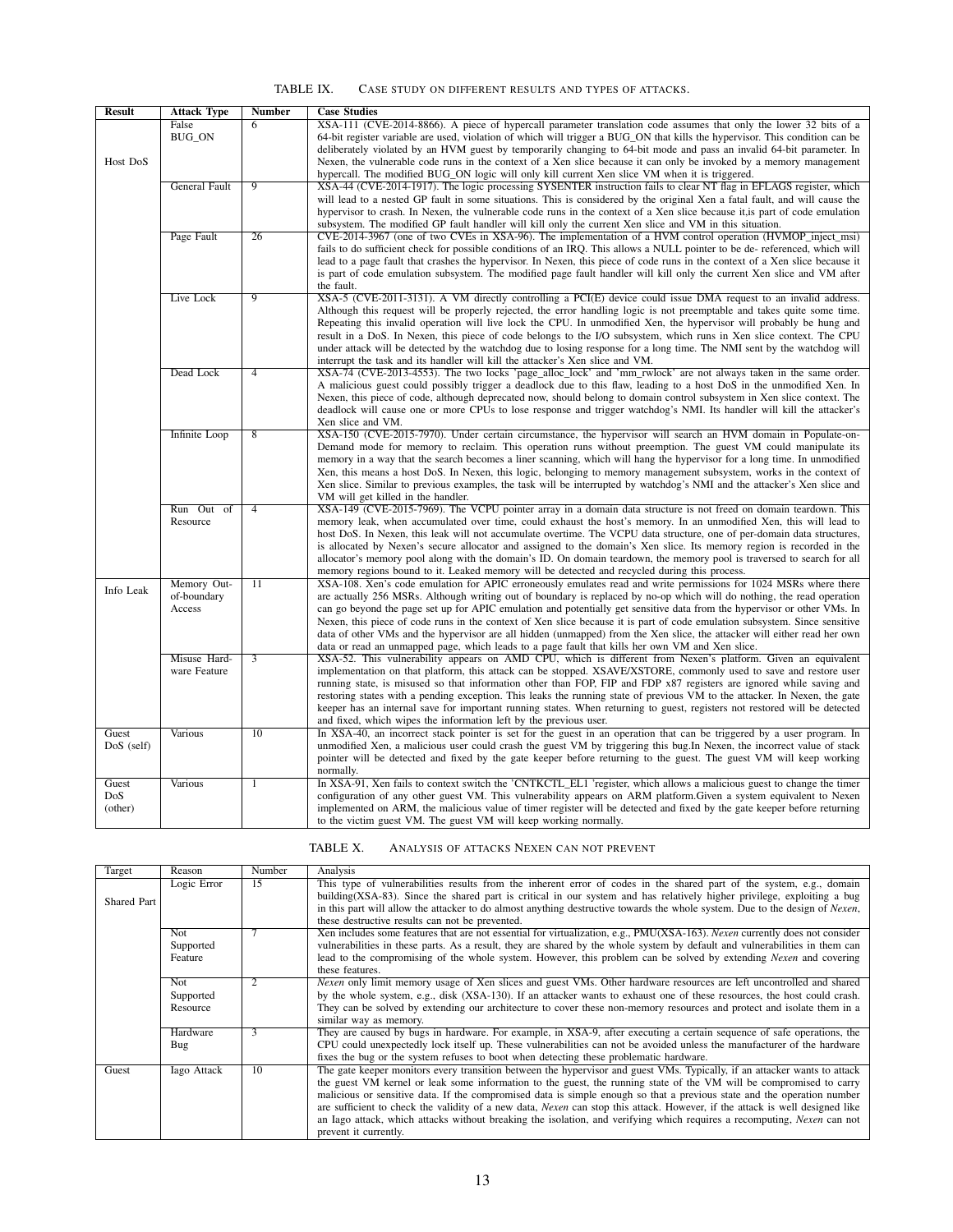| TABLE XI. | H/W S/W ENVIRONMENT |
|-----------|---------------------|
|           |                     |

| Xen 45                            |
|-----------------------------------|
| Intel Core i7-4470 @ 3.4GHz $*$ 8 |
| 16GB                              |
| Ubuntu 16.04-1 (HVM)              |
| 4                                 |
| 4GB                               |
|                                   |

TABLE XII. BENCHMARK CONFIGURATION

| benchmark        | round | config                                    |
|------------------|-------|-------------------------------------------|
| <b>IOzone</b>    | 50    | 4KB block size, 20MB file size, 4 threads |
| SPEC CPU2006     | Q     | real world workload                       |
| Kernel Compiling | 20    | linux 4.7, default config                 |
| iperf3           | 20    | TCP package                               |

where the frequency of both events dramatically drops, the overhead of *Nexen* can be further reduced.

## VII. RELATED WORK

Hypervisor Re-organization for Security. Besides the systems mentioned in II-B, Nova [25] reorganized the hypervisor to several per-VM hypervisors running in user mode and one small privileged micro-hypervisor running in kernel mode. The attacks from one VM can be limited in one per-VM hypervisor. Min-V [23] uses reduce the TCB of the hypervisor by removing all the unused code base dynamically, which is called *delusional boot*. Min-V first boots a guest VM on a full-fledged hypervisor, then takes a snapshot of the VM and migrates it to the production platform with a different hypervisor that disables all the virtual devices that are not critical to running VMs, and restores the VM on the new platform. SSC [10] proposes a solution to enable multiple Dom0s, which is called "UDom0" that runs as userlevel service domains, and enforce the isolation between the UDom0s. These works aimed to protect the hypervisor from guest VMs by reducing the trusted computing base (TCB). However, they only provide limited protection against attacks from a malicious hypervisor.

Hypervisor Fault Tolerance. There are also many researches that target hypervisor's fault isolation and tolerance. ReHype [20] tolerates hardware faults and hypervisor bugs by microrebooting. It can preserve the state of all running VMs so the recovery is transparent to the guest VMs. FTXen [18] focuses on tolerating in-field hardware errors of virtualization software stack on relaxed hardware. It isolates the faults of a relaxed core within the boundary of the guest VM running on that core without affecting other VMs or the hypervisor. Another way to isolate the fault is nested virtualization, e.g., the Turtles project [9] and CloudVisor [37]. Intel keeps improving the hardware support for nested virtualization for better performance, and recently Xen also adds support for nested virtualization in its mainstream [16]. TinyChecker [30] achieves similar goal with nested virtualization by adding a small software layer for hypervisor failure detection and recovery. These systems consider hardware faults and software bugs instead of security vulnerabilities, thus they do not take attacks like privilege escalation or bypassing the mechanism of fault tolerance into consideration.

Hardware-assisted Hypervisor Security. NoHype [19], [29] replaces the software hypervisor by hardware virtualization extensions of processor and I/O devices. However it loses the flexibility of resource management brought by virtualization. HyperSentry [5] leverages System Management Mode (SMM) to protect the hypervisor's control flow. H-SVM [17] and HyperWall [27] decouple memory management and security protection. The hypervisor can manage all the memory resource but cannot access the memory arbitrarily, e.g., once some memory pages are assigned to a guest VM, the hardware ensures that it cannot be accessed by the hypervisor without explicitly sharing. Such design can effectively prevent attacks from the hypervisor to guest VMs, but requires nontrivial hardware modifications.

There are also many work on designing new hardware to protect guest VMs from untrusted hypervisor [17], [28], [36]. Some of the design has already been deployed in commodity hardware, e.g., Intel SGX [3], [15], [21]. Haven [8] successfully runs unmodified application inside enclave protected by hardware from system software including operating system and hypervisor. However, these systems usually consider the attack *from* the malicious hypervisor, but does not consider some types of attack *against* the hypervisor, e.g., the DoS attack that crashes the entire host machine.

MMU Virtualization. HyperSafe [32] proposes a technique named *non-bypassable memory lockdown* that gathers all the MMU operations to a specific module and deprivileges other modules to do similar operations. HyperSafe focuses on protection of hypervisor's control flow integrity (CFI), while our system considers on Xen decomposition and deprivileging besides CFI. Nested Kernel [14] further provides MMU virtualization as a primitive of operating system to enhance the security of all kinds of kernel modules. On ARM platform, TZ-RKP [4] puts the MMU controller into a "secure world" protected by ARM TrustZone [2]. SKEE [6] also depriving the OS kernel from controlling MMU, but not using TrustZone for better performance.

#### VIII. CONCLUSION

In this paper, we have conducted a systematic research on all the 191 (effective) vulnerabilities published in Xen Security Advisories (XSA), of which 144 (75.39%) are directly related to the hypervisor itself. We then analyzed the distribution of bugs among different components and consequences. Based on the above analysis, we proposed a new architecture for Xen hypervisor, named Nexen, that provides a way to deconstruct Xen so that a malicious hypervisor cannot directly access the data within a guest VM, and a malicious guest VM cannot affect other VM or the host system. Nexen decomposes the Xen hypervisor into different internal domains: multiple per-VM slices and one shared service. Each internal domain has least privilege and are isolated, so that even if one gets compromised, it will not affect other ones. We have implemented a prototype of our design which can correctly handle 107 out of 144 vulnerabilities (74%). The performance evaluation results also indicate that the overhead is negligible.

#### ACKNOWLEDGMENT

We thank the anonymous reviewers for their insightful comments. This work is supported in part by National